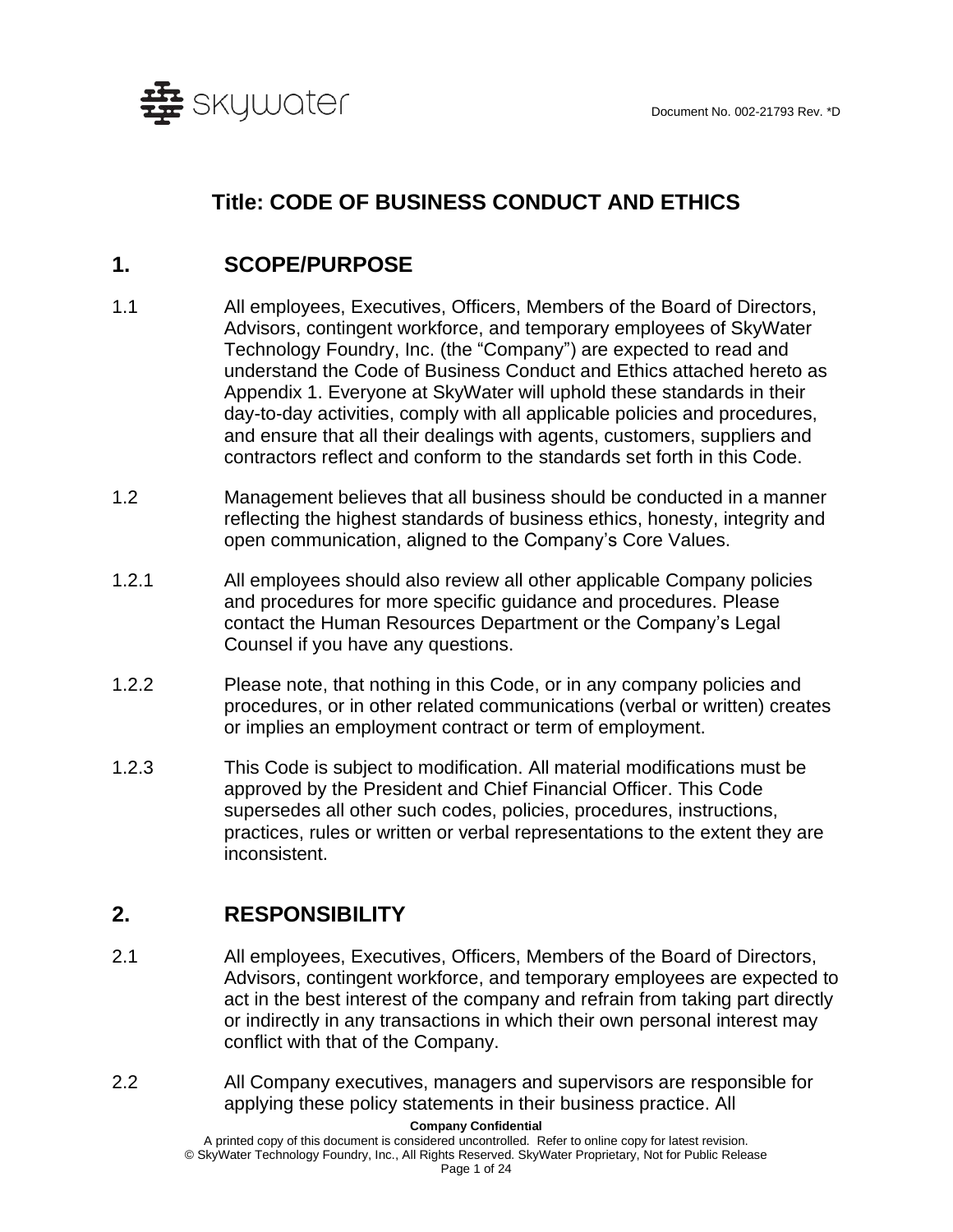

management personnel are directly responsible for ensuring their employees, contingent workers or temporary employees understand, and comply with, this policy.

2.3 Human Resources is responsible for ensuring that the Code of Business Conduct and Ethics is included in new hire orientation and that all new hires complete the Code of Business Conduct and Ethics review and sign the appropriate Acknowledgement (Appendix 2).

## **3. REFERENCED DOCUMENTS**

3.1 [Referenced Documents](http://doc.skywatertechnology.com/docdetails.do?parameter=submitsearch&submitsearch=docdetails&docnum=002-21793&searchresultsurl=/doclocate.do?) (DMS)

CTRL-Click (click if PDF file) on the above link to access the Document Management System (DMS) details page for the spec. Then click on the "Reference Documents" **Button to bring up the list of referenced** documents.

- **4. MATERIALS: N/A**
- **5. EQUIPMENT: N/A**
- **6. SAFETY: N/A**
- **7. CRITICAL REQUIREMENTS SUMMARY:**
- **8. OPERATING PROCEDURES AND RESPONSIBILITIES**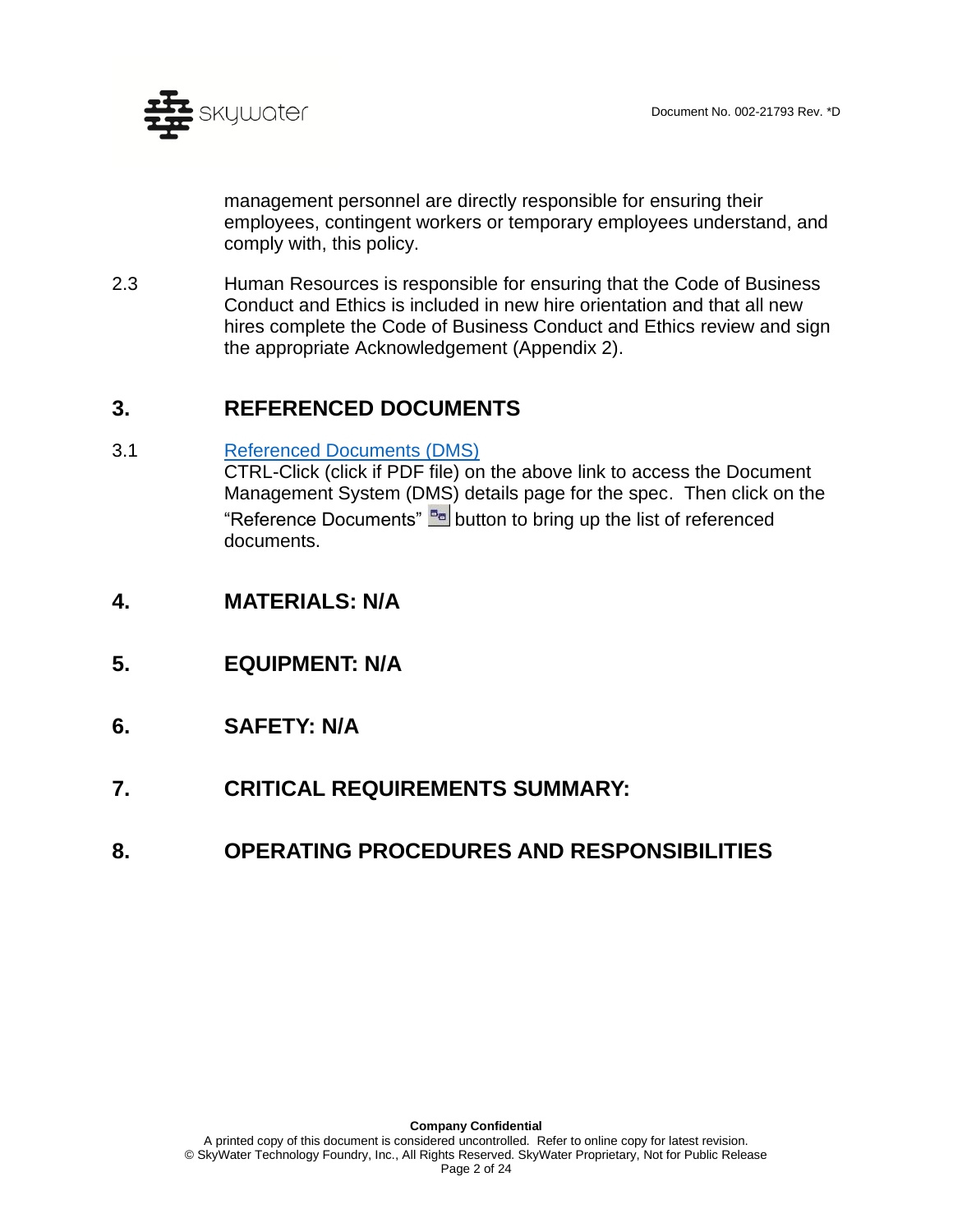

- I. Introduction
- II. Compliance is Everyone's Business
- III. Your Responsibilities to the Company
	- A. General Standards of Conduct
	- B. Applicable Laws
	- C. Conflicts of Interest
		- (i) Employment/Outside Employment
		- (ii) Outside Directorships
		- (iii) Business Interests
		- (iv) Related Parties
		- (v) Other Situations
	- D. Corporate Opportunities
	- E. Health, Safety and Security
		- (i) Physical Access Control
		- (ii) Removal of Company Property and Equipment
		- (iii) Avoiding and Reporting Injuries, Accidents and Unsafe **Conditions**
		- (iv) Emergency, Crisis, Shelter, and Evacuation Protocol
		- (v) Banned Items and Substances
	- F. Protecting the Company's Confidential Information
		- (i) Proprietary Information and Confidentiality Agreement
		- (ii) Work Product
		- (iii) Disclosure of Company Confidential Information
		- (iv) Requests by Regulatory Authorities
		- (v) Company Spokespeople
	- G. Use of Company's Assets
	- H. Maintaining and Managing Records
	- I. Records on Legal Hold
	- J. Payment Practices
		- (i) Accounting Practices
		- (ii) Political Contributions
		- (iii) Prohibition of Inducements
	- K. Foreign Corrupt Practices Act
	- L. Export Controls
- IV. Responsibilities to our Customers and our Suppliers
	- A. Customer Relationships
	- B. Payments or Gifts from Others
	- C. Publications of Other Party's publications
	- D. Handling the Confidential Information of Others

#### **Company Confidential**

A printed copy of this document is considered uncontrolled. Refer to online copy for latest revision. © SkyWater Technology Foundry, Inc., All Rights Reserved. SkyWater Proprietary, Not for Public Release Page 3 of 24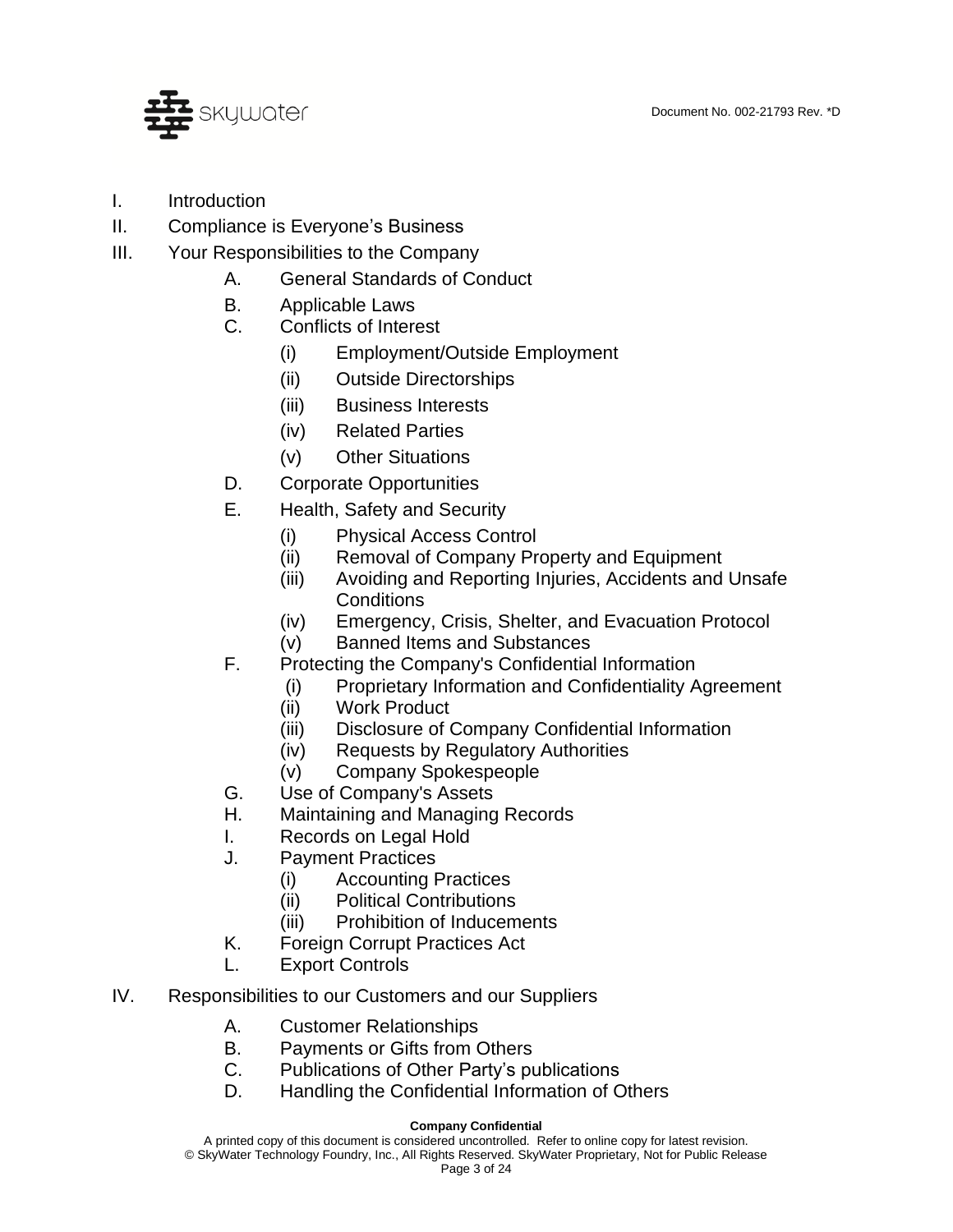

- (i) Appropriate Nondisclosure Agreements
- (ii) Need to Know
- (iii) Notes and Reports
- (iv) Competitive Information
- E. Selecting Suppliers
- F. Government Relations
- G. Lobbying
- H. Government Contracts
- I. Free and Fair Competition
- J. Participation in Standards-Setting Organizations
- K. Industrial Espionage
- L. Fair Dealing
- M. Accepting Gifts and Business Courtesies
- N. Providing Gifts and Business Courtesies
- V. Waivers
- VI. Disciplinary Actions

## **9. QUALITY REQUIREMENTS: N/A**

## **10. RECORDS**

10.1 Storage location and retention period for records is specified in specification 00-00064, Record Retention Policy and Procedures.

#### 10.2 Document History [Document History Query](http://change.skywatertechnology.com/changeMgmt-ecn/SQLReportServlet?report=ecn_history) To access the document revision history, CTRL-click (click if PDF document) on the above link to bring up the web query page and enter the spec number in the dialog box and click on submit.

## **11. PREVENTIVE MAINTENANCE: N/A**

## **12. POSTING SHEETS/FORMS/APPENDIX:**

- 12.1 Appendix 1 Code of Business Conduct and Ethics
- 12.2 Appendix 2 Code of Business Conduct and Ethics Acknowledgment
- 12.3 Appendix 3 Potential Conflicts of Interest Review Form

**Company Confidential**

A printed copy of this document is considered uncontrolled. Refer to online copy for latest revision. © SkyWater Technology Foundry, Inc., All Rights Reserved. SkyWater Proprietary, Not for Public Release

Page 4 of 24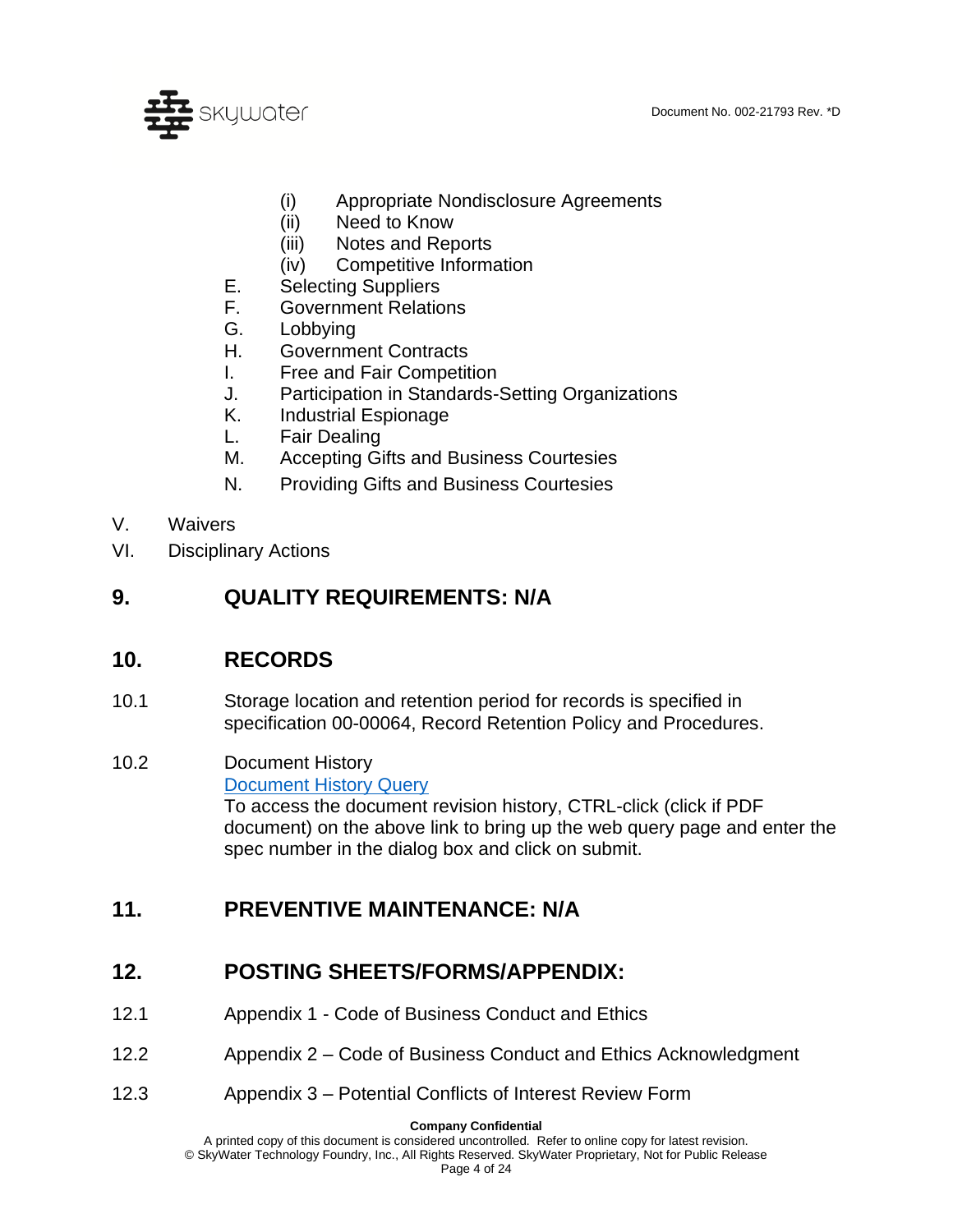

#### **Appendix 1**

#### **SKYWATER TECHNOLOGY FOUNDRY, INC.CODE OF BUSINESS CONDUCT AND ETHICS**

#### **I. INTRODUCTION**

This Code of Business Conduct and Ethics (hereafter known as "Code") helps ensure compliance with legal requirements and our standards of business conduct. **All employees, Executives, Officers, Members of the Board of Directors, Advisors, contingent workforce, and temporary employees are** expected to read and understand this Code, uphold these standards in day to day activities, comply with all applicable policies and procedures, and ensure that all dealings with all third-party agents and contractors reflect and comply with the standards set forth in this Code.

You should also review all applicable Company policies and procedures for more specific guidance, and contact the Human Resources Department if you have any questions.

Nothing in this Code, in any Company policies and procedures, or in other related communications (verbal or written) creates or implies an employment contract or term of employment.

This Code is subject to modification. This Code supersedes all other such codes, policies, procedures, instructions, practices, rules or written or verbal representations to the extent they are inconsistent.

#### **II. COMPLIANCE IS EVERYONE'S BUSINESS**

As an employee, Executive, Officer, Board Member, Advisor, contingent worker, temporary employee, your responsibility is to respect and adhere to this Code. Violations of this Code can create significant legal liability for you, the Company, its directors and other employees.

You must cooperate in any investigations of possible violations. Retribution or retaliation against any person who has in good faith reported a violation or a suspected violation of law, this Code or other Company policies, or against any person who is assisting in any investigation is prohibited. This Whistleblower Policy (spec 002-21786) is strictly enforced. The Company also provides a whistle blower process by which an employee, Executive, Officer, Board Member, Advisor, contingent worker and temporary employee may anonymously submit concerns regarding suspicion of fraudulent, unethical, or illegal conduct, and questionable accounting or auditing matters.

Employees, contingent workers and temporary employees must comply with Company's Whistleblower Policy (002-21786) and procedures which are documented in the Company's specification system and available to all employees, contingent workers and temporary employees. All questions should be referred to the Company's Human Resources Department.

Violations of law, government regulations, this Code or other Company policies or procedures can lead to disciplinary action up to and including termination of employment, criminal prosecution or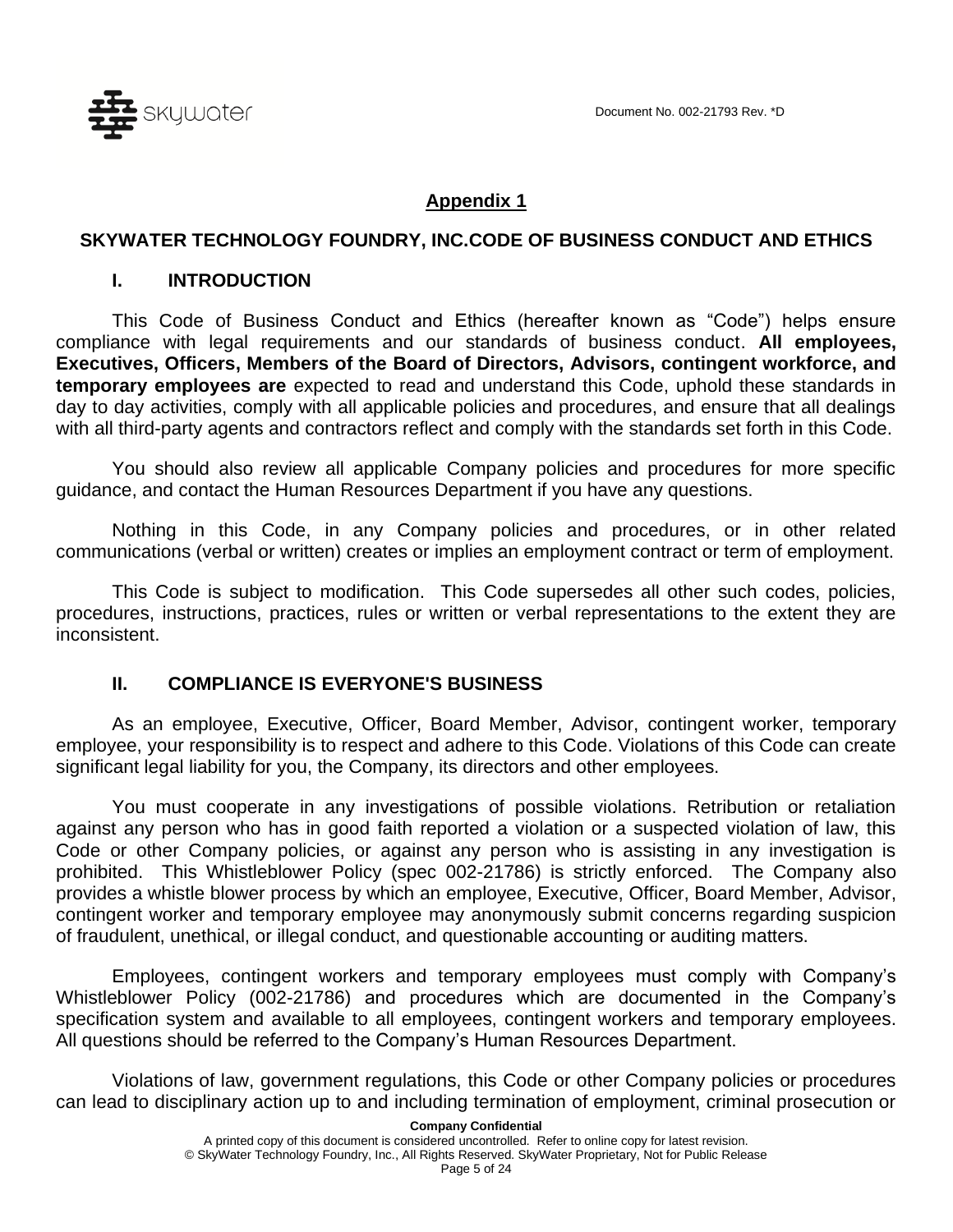

other legal action. In all cases, if you are unsure about the appropriateness of an event or action, please seek assistance in interpreting these practices by contacting the Human Resources Department, which may consult with Legal Counsel to provide guidance.

### **III. YOUR RESPONSIBILITIES TO THE COMPANY**

#### **A. General Standards of Conduct**

You are expected to exercise good judgment to ensure the safety and welfare of employees, agents and contractors and to maintain a cooperative, positive, and productive work environment. These standards apply while working on our premises, at offsite locations where our business is being conducted, at Company sponsored events, or at any other place where you are a representative of the Company. Anyone who engages in misconduct may be subject to corrective action, up to and including termination of employment or the applicable relationship.

#### **B. Applicable Laws**

You must comply with all applicable laws, regulations, rules and regulatory orders of the United States, whether located inside or outside of the United States, including the Foreign Corrupt Practices Act and the U.S. Export Control Act, in addition to applicable local laws. Violations of laws, regulations, rules and orders may lead to individual criminal or civil liability, as well as to discipline by the Company. Such individual violations may also subject the Company to civil or criminal liability or the loss of business.

### **C. Conflicts of Interest**

You should always strive to avoid even the appearance of impropriety. A conflict of interest exists where the interests or benefits of one person or entity conflict with the interests or benefits of the Company. **For sections (i) and (ii) below, employees and potential candidates are required to obtain advanced review and approval by the CFO, President, or Human Resources, using the Potential Conflict of Interest Review Form in Appendix 3.** Examples include:

(i) **Employment/Outside Employment**. You are prohibited from engaging in any activity that interferes with your performance or responsibilities to the Company or is otherwise in conflict or perceived conflict with the interests of the Company. Our policies prohibit any employee from accepting simultaneous employment of any kind without written permission of the Company, and prohibits any employee from accepting simultaneous employment with a Company supplier, customer, developer or competitor. Employees are prohibited from taking part in any activity that enhances or supports a competitor's position to the detriment of the Company. Additionally, you must disclose to the Company any interest that you have that may conflict with the business of the Company.

**Company Confidential** (ii) **Outside Directorships**. It may be a conflict of interest to serve as a member of the board of the directors of any company that competes against the Company.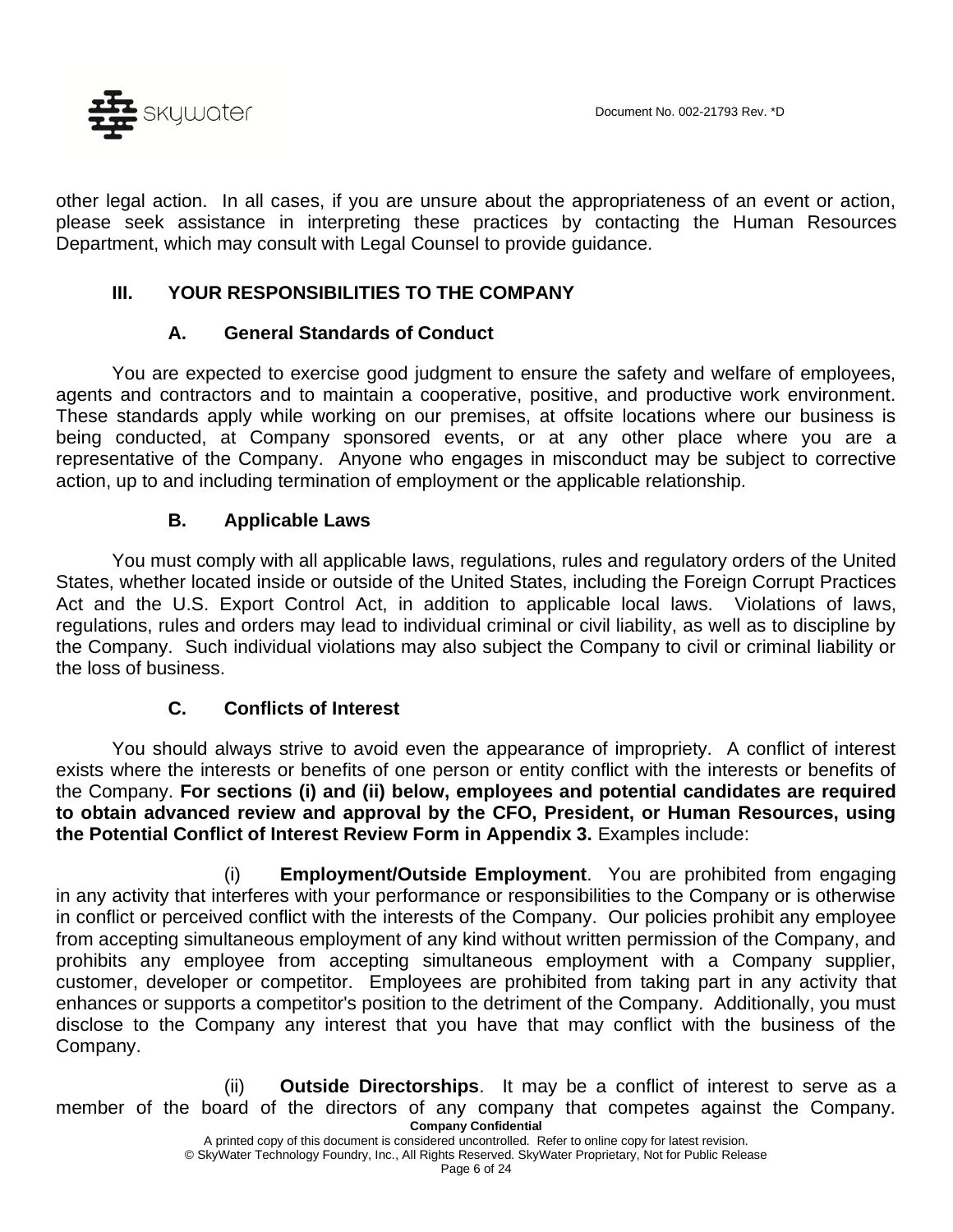

Therefore, you must obtain prior approval from the Company's Chief Financial Officer (CFO) before accepting such a directorship position with another company. The CFO must obtain prior approval from the President before accepting any directorship and the President must obtain prior approval from the Board of Directors before accepting any directorship. With the exception of the President and CFO, prior approval from the CFO is not required to serve as a director of a non-profit or religious organization. Such approval may be conditioned upon the completion of specified actions defined by the corporation.

(iii) **Business Interests**. If you are considering investing in a Company customer, supplier, developer or competitor, you must take great care to ensure that these investments do not compromise your responsibilities to the Company. Many factors should be considered in determining whether a conflict or a perceived conflict exists, including the size and nature of the investment; your ability to influence the Company's decisions; your access to confidential information of the Company or of the other company; and the nature of the relationship between the Company and the other company. Questions regarding potential business interest conflicts should be directed to the Human Resources Department (which may seek guidance from Legal Counsel) or Chief Financial Officer.

(iv) **Related Parties**. You should avoid conducting Company business with a relative or significant other, or with a business in which a relative or significant other is associated in any significant role. Relatives include spouse, sister, brother, daughter, son, mother, father, grandparents, aunts, uncles, nieces, nephews, cousins, step relationships, and in-laws. Significant others include persons living in a spousal (including same sex) or familial fashion with an employee.

If such a related party transaction is unavoidable, you must fully disclose the nature of the related party transaction to the Company's Human Resources Department or Chief Financial Officer. You may be required to obtain prior written consent by the Company before proceeding with the transaction. Any dealings with a related party must be conducted in such a way that no preferential treatment is given to such dealings.

The Company discourages the employment of relatives and significant others in positions or assignments within the same department and prohibits the employment of such individuals in positions that have a financial dependence or influence (e.g., an auditing or control relationship, or a supervisor/subordinate relationship). The Human Resources Department is responsible for determining whether an applicant's or transferee's acknowledged relationship is covered by this policy. Willful withholding of information regarding a prohibited relationship/reporting arrangement may be subject to corrective action, up to and including termination. If a prohibited relationship exists or develops between two employees, the employee in the senior position must bring this to the attention of his/her supervisor. The Company retains the prerogative to separate the individuals at the earliest possible time, either by reassignment or by termination.

(v) **Other Situations**. Because other conflicts of interest may arise, it would be impractical to attempt to list all possible situations. If a proposed transaction or situation raises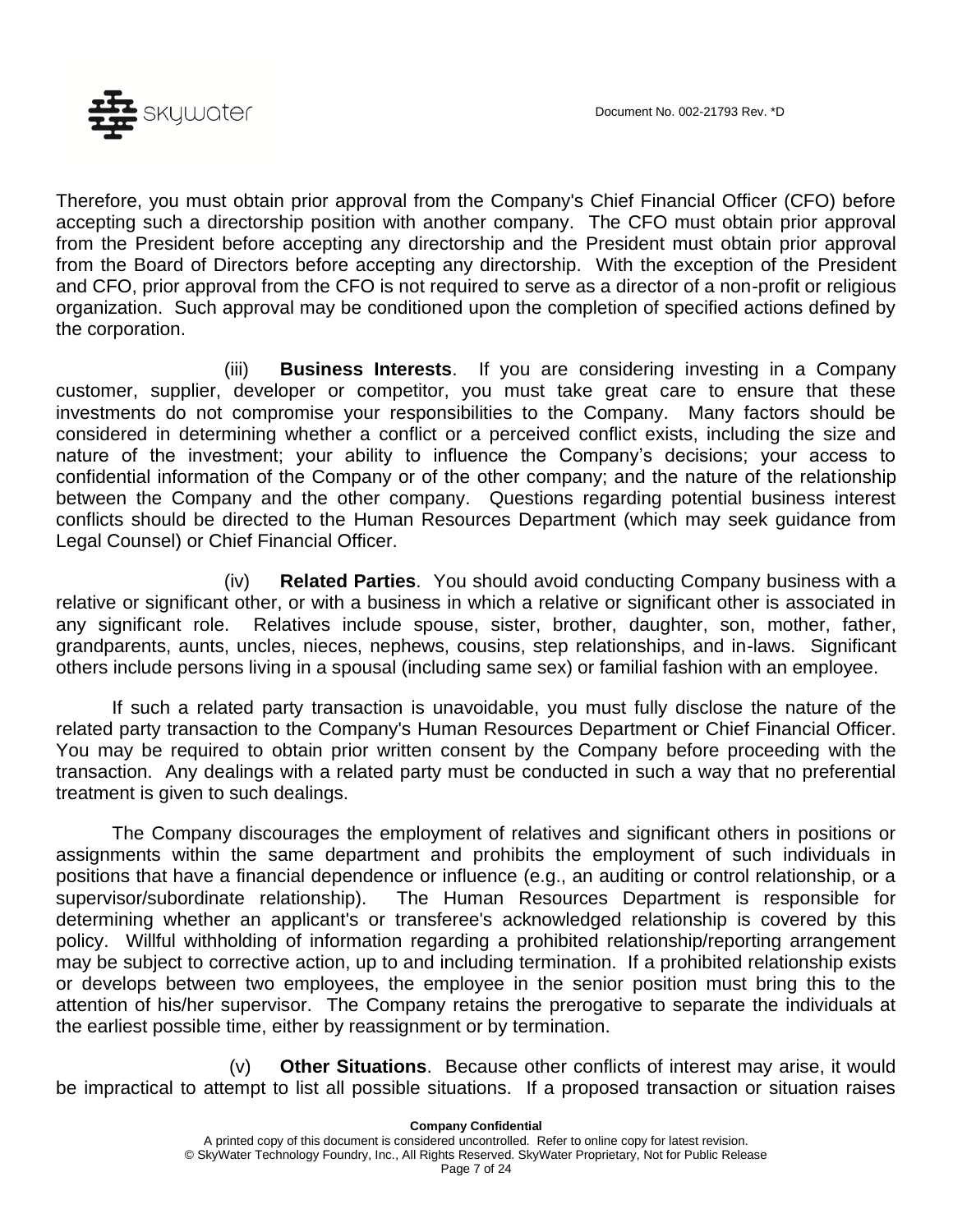

any questions in your mind you should consult the Human Resources Department or Chief Financial Officer.

### **D. Corporate Opportunities**

You may not exploit for your own personal gain opportunities (e.g., investments) that are discovered through the use of corporate property, information or position unless the opportunity is disclosed fully in writing to the Company's Board of Directors and the Board of Directors declines to pursue such opportunity. If you discover an opportunity through your relationship with the Company, you should immediately inform the Human Resources Department or the Chief Financial Officer of the opportunity.

### **E. Health, Safety and Security**

The health, safety and security of our people and operations are critically important at SkyWater. The Company is committed to maintaining and constantly improving our safety and security systems & procedures in accordance with federal, state, and local laws and regulations as well as standards required by customers. In addition, the Company has established policies and procedures for emergency response plans and business continuity plans to ensure vital operations can continue in the event of an emergency. Everyone is expected to strictly adhere to policies that are in place to prevent or mitigate work-related injuries, accidents and illnesses; criminal acts that could harm employees, operations or Company property; and emergencies that could disrupt operations.

(i) **Physical Access Control.** The Company has procedures covering physical access control to ensure the physical security of company personnel, enhance privacy of communications, maintain the security of the Company communication equipment, and to safeguard Company assets from theft, misuse and destruction. You are personally responsible for complying with the level of access control that has been implemented in the facility where you work. This includes strict adherence to Employee/Visitor/Temporary/Contractor badging requirements and procedures, encompassing proper display of your issued badge while on the premises; signing for and returning badges when necessary; complying with searches of personal property while entering or exiting the building conducted by security or other authorized personnel; never lending or giving your badge to anybody else, using proximity badge readers to record entry and exit to and from the building and within certain controlled areas of the building, reporting any lost badges to security immediately, returning any unattended badges you find to security as soon as possible, reporting any unauthorized usage of a badge by any employee, contractor, visitor or supplier to security and/or your manager immediately, and reporting any suspicious activity to security or management.

(ii) **Removal of Company Property and Equipment.** The Company prohibits the removal of Company property and equipment from our premises without proper authorization. The Company reserves the right to search and inspect the personal property of anyone entering or exiting the building to ensure protection of the Company's Property and Equipment. This may include random searches that may be conducted per policy by security or other authorized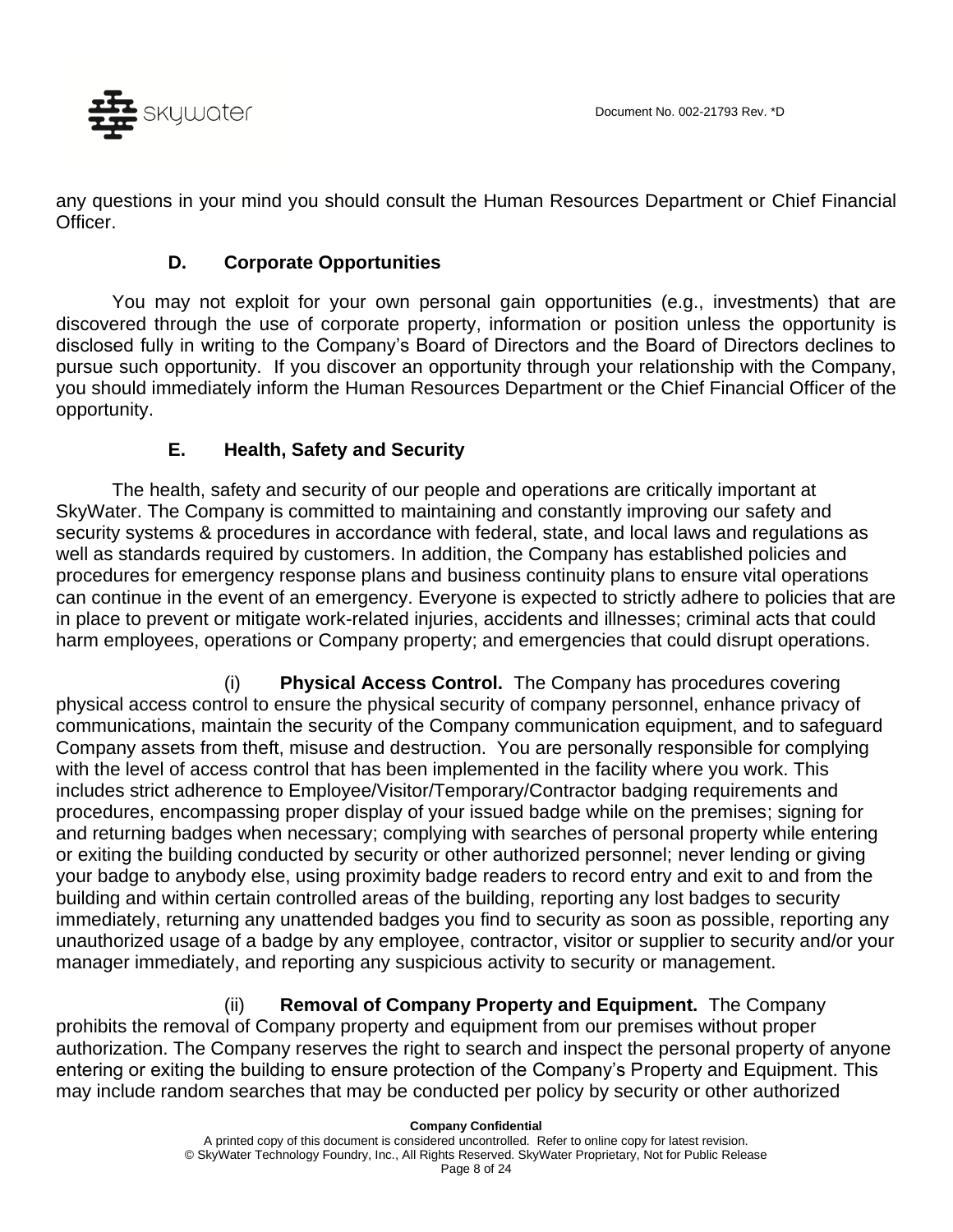

personnel. Such searches will be conducted respectfully by Company authorized personnel and everyone is expected to allow for and treat the Company authorized personnel with respect while having their personal property inspected.

(iii) **Avoiding and Reporting Injuries, Accidents and Unsafe Conditions.** Everyone is expected to immediately report to security, management or the emergency response team any unsafe act or condition that may exist in the workplace; or injuries, illnesses or other incidents that could potentially cause harm to our people, property or operations. You are expected to understand and comply with all safety protocols and requirements deemed necessary to perform your work responsibilities, including the consistent and safe usage of personal protective equipment, following defined safety rules to execute your job responsibilities, and proper handling of work product and materials used in the creation of work product.

(iv) **Emergency, Crisis, Shelter, and Evacuation Protocol.** The Company has established policies, procedures and safeguards in the event of an emergency, crisis, shelter event or evacuation. During such events and practice drills, everyone is expected to comply with: evacuation procedures that includes reporting to the correct evacuation locations; shelter-in-place or lockdown procedures; procedures designed for employees to seek shelter in the event of severe weather; and obeying the instructions of security, law enforcement/fire officers, emergency response team members, and senior management who collectively may take control during these situations to protect and guide everyone through the event.

(v) **Banned Items and Substances.** For the safety and protection of all employees, contractors, suppliers and visitors, the use, possession, manufacture, sale or distribution of any controlled substance (i.e. illegal drugs; prescription drugs without a prescription) is prohibited on Company property or when engaged in Company activities. Everyone is prohibited from reporting to work under the influence of controlled substances or intoxicants. In addition, the Company bans guns from its premises. If you suspect any violations, you should immediately inform your manager, human resources or security.

## **F. Protecting the Company's Confidential Information**

The Company's confidential information includes all non-public information that might be of use to competitors or harm to the Company or its customers, if disclosed, such as: product architectures; source code; product plans and road maps; names and lists of customers, dealers, and employees; and financial information. This information is an asset of the Company and may be protected by patent, trademark, copyright and trade secret laws. All confidential information must be used for Company business purposes only. THIS INCLUDES NOT DISCLOSING THE COMPANY'S CONFIDENTIAL INFORMATION SUCH AS INFORMATION REGARDING THE COMPANY'S PRODUCTS OR BUSINESS OVER THE INTERNET. You are also responsible for properly labeling any and all documentation shared with or correspondence sent to the Company's Legal Counsel as "Attorney Client Privileged". This responsibility includes the safeguarding, securing and proper disposal of confidential information in accordance with the Company's policy on Maintaining and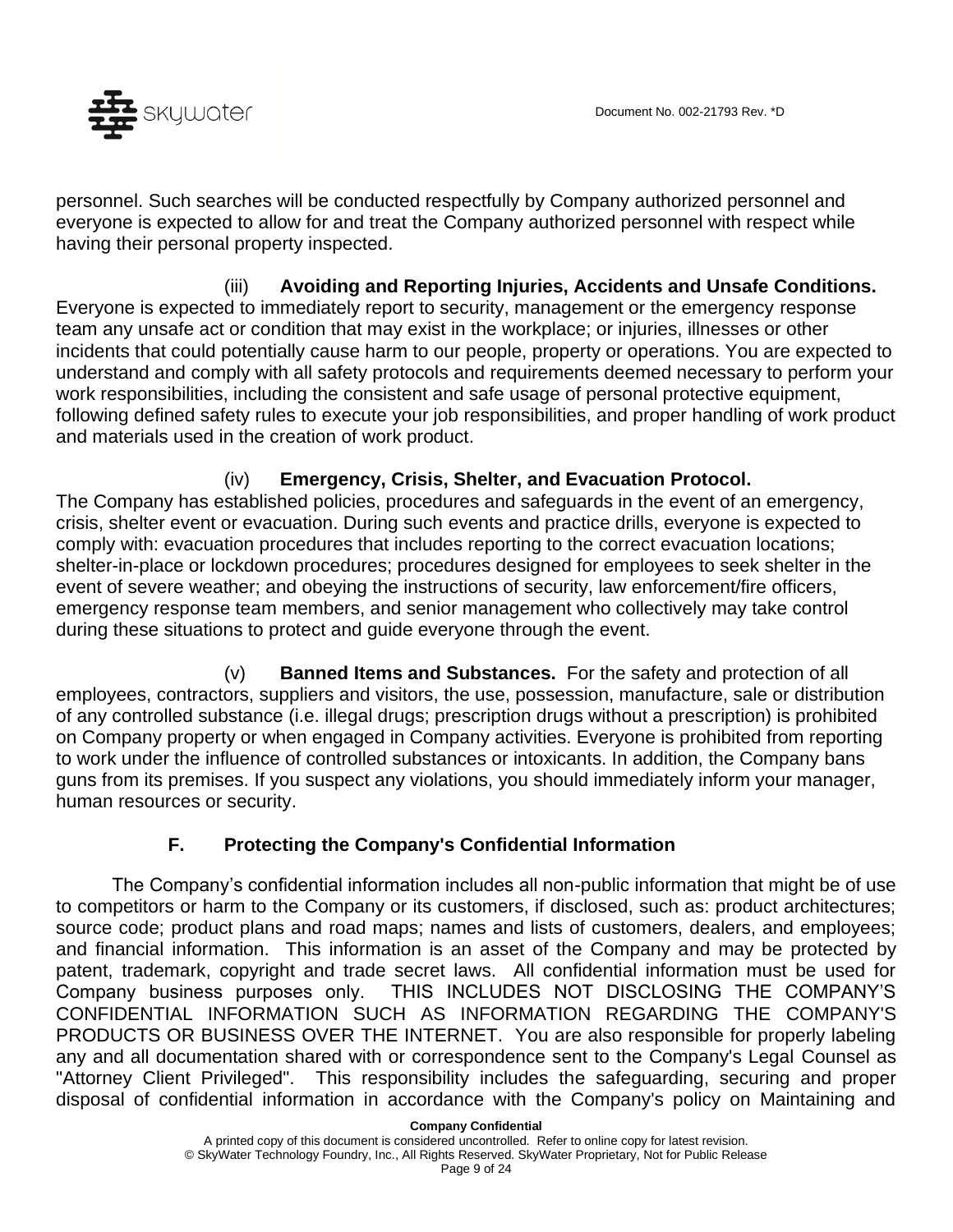

Managing Records. This obligation extends to confidential information of third parties, which the Company has rightfully received under Non-Disclosure Agreements.

(i) **Proprietary Information (or Patent) and Confidentiality Agreement**. Under the agreement you signed when you joined the Company, you may not disclose the Company's confidential information to anyone or use it to benefit anyone other than the Company without the prior written consent of an authorized Company officer. This agreement remains in effect for as long as you work for the Company and after you leave the Company. All inventions, ideas, designs, information, and creative works which are created, discovered, designed, made known, or developed in the course of employment for the Company or using the Company's resources are the sole property of the Company and its assigns. You agree to assign related patents, trademarks, copyrights, and other registered forms of intellectual property to the Company.

(ii) **Work Product**. All work product that you generate throughout your employment with the Company is owned solely by the Company. Because work product is owned by the Company, neither you nor anyone else may remove it or share it with anyone outside of Company, during or after your employment with the Company, without permission from an authorized Company representative. Work product can take many forms. Generally, it includes anything that would reflect the work done by you or anyone else while in Company's employment. This could include paper documents, electronic documents or data (including all electronic mail), physical products, hardware, machinery, models, mock-ups, marketing materials, specifications, memoranda, video or audio tapes, disks, cartridges, and so on. Because no list of this kind could identify every possible form of work product that belongs to that Company, assume that everything that reflects work done by a Company employee, contingent worker, temporary employee, Board Member or Advisory Board Member is the property of the Company and cannot be removed. If you have any doubt about what belongs to Company, contact the Human Resources Department.

(iii) **Disclosure of Company Confidential Information**. To further the Company's business, from time to time our confidential information may be disclosed to potential business partners. If you determine in consultation with your management that disclosure of confidential information is necessary, you must ensure that the appropriate written nondisclosure agreement is signed prior to the disclosure. In certain situations, you may sign a third party's nondisclosure agreement or accept changes to the Company's standard nondisclosure agreement if approved by the Chief Financial Officer.

Pursuant to the Defend Trade Secrets Act of 2016 (codified at 18USC Section 1833(b), you shall not have criminal or civil liability under any Federal or State trade secret law for the disclosure of a trade secret that (A) is made (i) in confidence to a Federal, State, or local government official, either directly or indirectly, or to an attorney and (ii) solely for the purpose of reporting or investigating a suspected violation of law; or (B) is made in a complaint or other document filed in a lawsuit or other proceeding, if such filing is made under seal. In addition, if you file a lawsuit for retaliation by the Company for reporting a suspected violation of law, you may disclose the trade secret to your attorney and may use the trade secret information in the court proceeding, if you (X) file any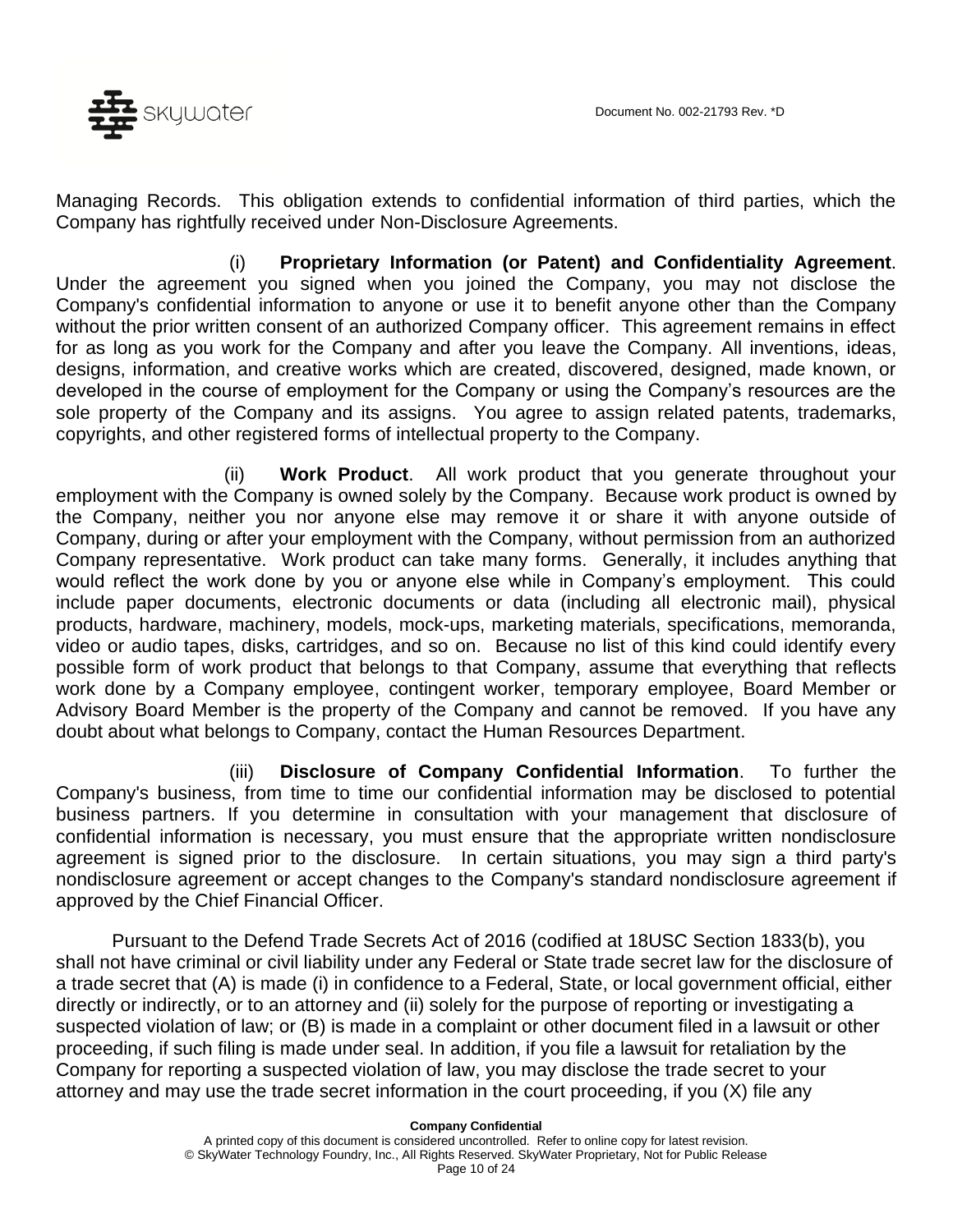

document containing the trade secret under seal and (Y) you do not disclose the trade secret, except pursuant to court order.

(iv) **Requests by Regulatory Authorities**. You and the Company must cooperate with appropriate government inquiries and investigations. In this context, however, it is important to protect the legal rights of the Company with respect to its confidential information. All government requests for information, documents or investigative interviews must be referred to the Company's Human Resources Department (which may seek guidance from Legal Counsel). No financial information may be disclosed without the prior approval of the Chief Financial Officer.

(v) **Company Spokespeople**. The Company has designated its President and Chief Financial Officer as official Company spokespeople. All inquiries from external parties (i.e. the press, media) must be referred to them. Our Marketing Department will at times communicate with the media, press, etc., but at all times with the approval and involvement of the President and Chief Financial Officer.

#### **G. Use of Company's Assets**

(i) **General**. You are responsible for ensuring that assets are not misappropriated, loaned to others, or sold or donated, without appropriate authorization. Company equipment and assets are to be used for Company legitimate business purposes only.

(ii) You must not commit Company funds for goods and/or services without the required prior approvals.

requirements.

(iii) All contracts must be processed in accordance with Company

(iv) A signed/approved contract does not authorize the commitment of funds. A commitment of funds is only allowed by meeting the process requirements for obtaining an approved Purchase Order.

(v) **Company Funds**. You are personally responsible for all Company funds over which you exercise control. Company contingent workers and temporary employees should not be allowed to exercise control over Company funds. Company funds must be used only for Company business purposes. Expense reports must be accurate and submitted in a timely manner.

(vi) **Computers and Other Equipment**. You must care for Company furnished equipment and to use it responsibly only for Company business purposes. If the Company no longer employs you, you must immediately return all Company equipment. All company furnished computers and electronic devices, whether used entirely or partially on the Company's premises or with the aid of the Company's equipment or resources, must remain fully accessible to the Company and, to the maximum extent permitted by law, will remain the sole and exclusive property of the Company.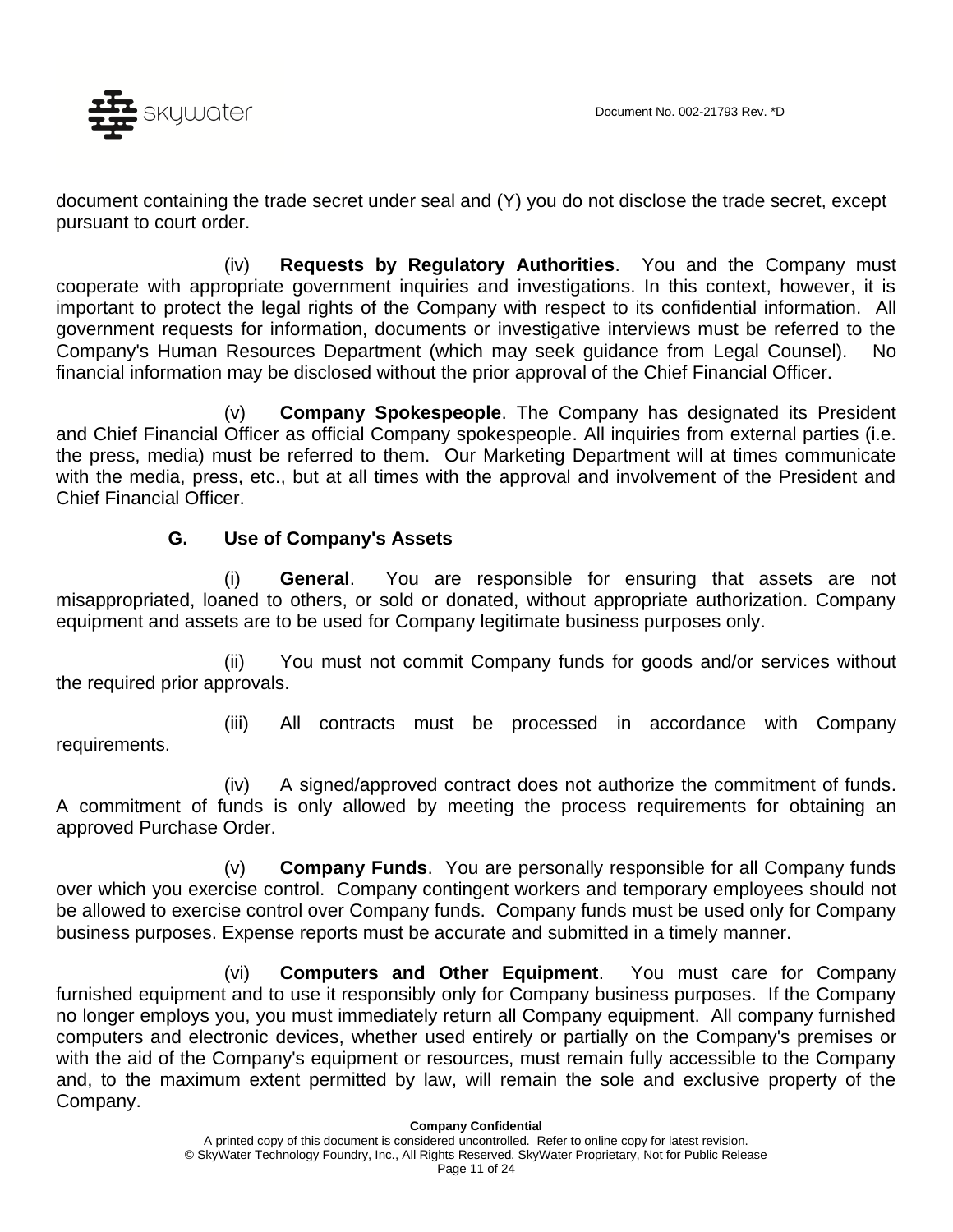You should not maintain any expectation of privacy with respect to information transmitted over, received by, or stored in any electronic communications device owned, leased, or operated in whole or in part by or on behalf of the Company. To the extent permitted by applicable law, the Company retains the right to gain access to any information of this type at any time, either with or without an employee's or third party's knowledge, consent or approval.

(vii) **Software**. All software used by employees to conduct Company business must be appropriately licensed. The Company's IT Department may inspect Company computers periodically to verify that only approved and licensed software has been installed. Any nonlicensed/supported software will be removed.

(viii) **Electronic Usage**. You must utilize electronic communication devices in a legal, ethical, and appropriate manner. This includes computers, email, connections to the Internet, intranet and extranet and any other public or private networks, voice mail, video conferencing, facsimiles, and telephones. Posting or discussing information concerning the Company's financial data on the Internet as well as confidential information pertaining to the Company's products or business is prohibited. Employees are required to use sound judgment whenever using any feature of our communications systems.

#### **H. Maintaining and Managing Records**

Records include paper documents, CDs, computer hard disks, email, floppy disks, microfiche, microfilm or all other media. The Company is required by local, state, federal, foreign and other applicable laws, rules and regulations to retain certain records and to follow specific guidelines in managing its records. Civil and criminal penalties for failure to comply with such guidelines can be severe for employees, agents, contractors and the Company, and may lead to disciplinary action, up to and including termination of employment or business relationship.

#### **I. Records on Legal Hold**

A legal hold suspends all document destruction procedures in order to preserve appropriate records under special circumstances, such as litigation or government investigations. The Company's Legal Counsel determines and identifies what types of Company records or documents are required to be placed under a legal hold.

The Company's Human Resources Department, in consultation with Legal Counsel, will notify you if a legal hold is placed on records for which you are responsible. You then must preserve and protect the necessary records in accordance with the instructions. RECORDS OR SUPPORTING DOCUMENTS THAT HAVE BEEN PLACED UNDER A LEGAL HOLD MUST NOT BE DESTROYED, ALTERED OR MODIFIED UNDER ANY CIRCUMSTANCES. A legal hold remains effective until it is officially released in writing by the Human Resources Department. If you are unsure whether a document has been placed under a legal hold, you should preserve and protect that document and check with the Company's Human Resources Department.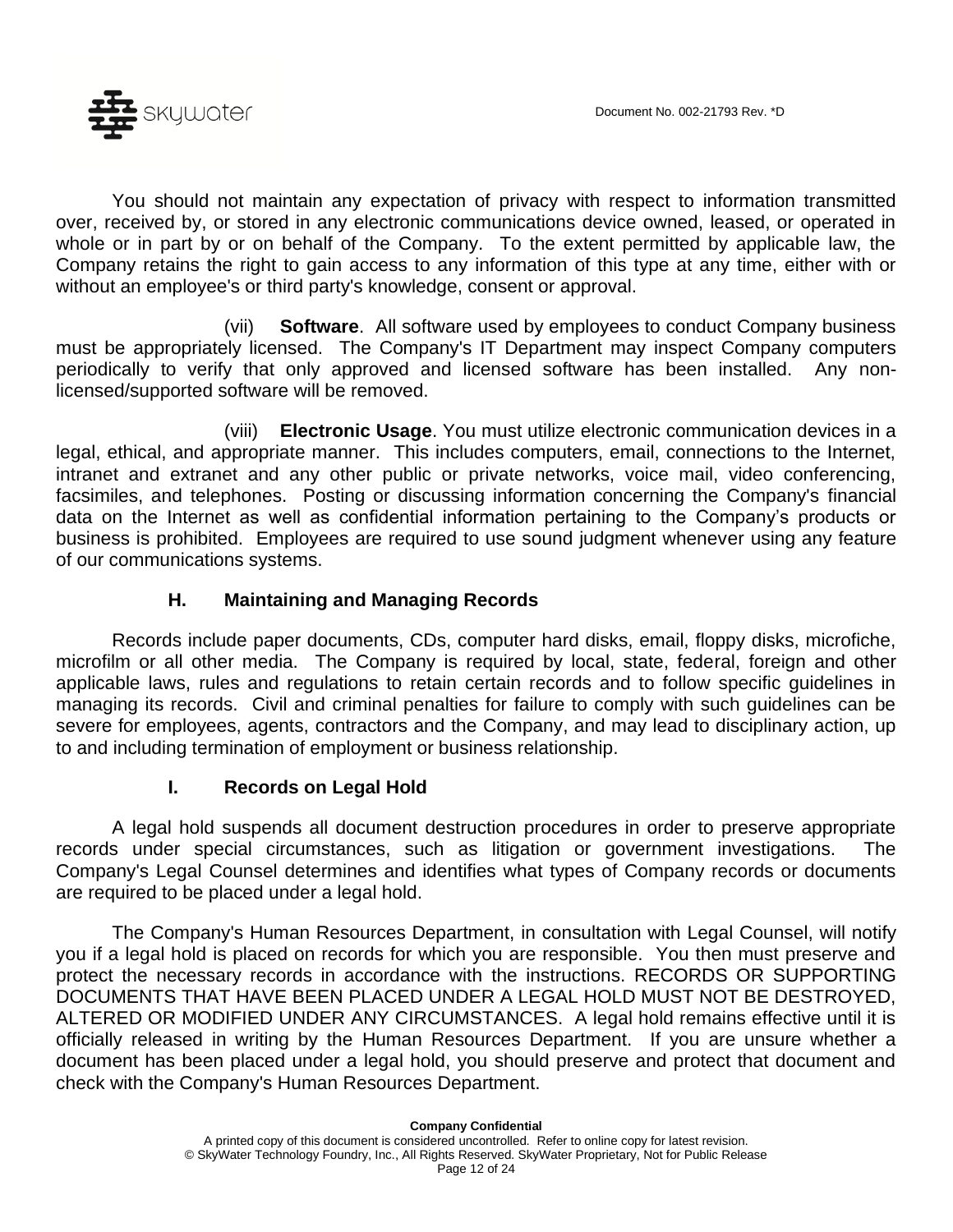

#### **J. Payment Practices**

(i) **Accounting Practices**. The Company's responsibilities to its investors require that all transactions be fully, timely, and accurately recorded in the Company's books and records in compliance with all applicable laws. False or misleading entries, unrecorded funds or assets, or payments without appropriate supporting documentation and approval are strictly prohibited and violate Company policy and the law.

(ii) **Political Contributions**. The Company reserves the right to communicate its position on important issues. It is the Company's policy to comply fully with all local, state, federal, foreign and other applicable laws, rules and regulations regarding political contributions. The Company's funds or assets must not be used for, or be contributed to, political campaigns or practices without the prior written approval of the Company's Chief Financial Officer and, if required, the Board of Directors.

(iii) **Prohibition of Inducements**. Under no circumstances may employees, agents or contractors offer to pay, make payment, promise to pay, or issue authorization to pay any money, gift, or anything of value to customers, vendors, consultants, etc. that is perceived as intended to improperly influence any business decision, any act or failure to act, any commitment of fraud, or opportunity for the commission of any fraud. Inexpensive gifts, infrequent business meals, celebratory events and entertainment, provided that they are not excessive or create an appearance of impropriety, do not violate this policy.

### **K. Foreign Corrupt Practices Act**

The Company requires full compliance with the Foreign Corrupt Practices Act (FCPA) by its employees, Executives, Officers, Board Members, Advisors, contingent workers and temporary employees.

The FCPA makes illegal any corrupt offer, payment, promise to pay, or authorization to pay any money, gift, or anything of value to any foreign official, or any foreign political party, candidate or official, for the purpose of: influencing any act or failure to act, in the official capacity of that foreign official or party; or inducing the foreign official or party to use influence to affect a decision of a foreign government or agency, in order to obtain or retain business for anyone, or direct business to anyone.

You are responsible for FCPA compliance and the procedures to ensure FCPA compliance. No Company employee, Executive, Officer, Board Member, Advisor, contingent worker or temporary employee may offer, give, solicit or receive any form of bribe or kickback.

A bribe is any money or favor used to affect the judgment or conduct of an official or to ensure a particular outcome or action by or from an official. A bribe does not have to be cash; a bribe can also be inappropriate entertainment or paying an inflated price to purchase an official's property or services (or that of an official's family or friends). A kickback is the return of a sum already paid or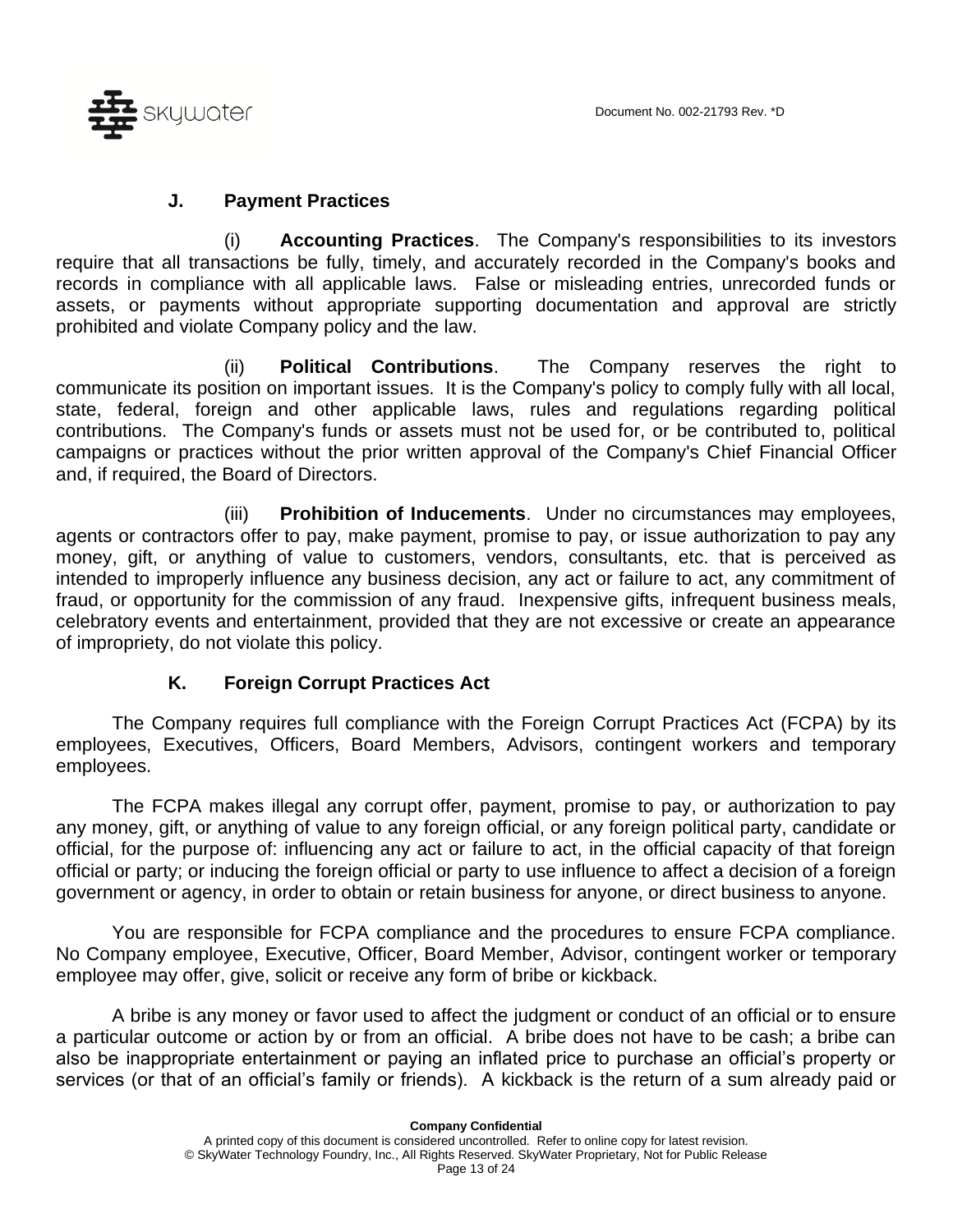

due to be paid as part of a contract as a reward for an official (or his/her family or friend) making or fostering business relationships.

Both direct and indirect bribes and kickbacks of any kind are prohibited by the Company. The Company could be liable for such payments even if the Company did not know, but should have known, that the payment would be going to an official (or the official's family or friend). The Company may also be held liable for the mere offer of a bribe or kickback or the failure to report the solicitation of a bribe or kickback.

Minor payments to certain government ministerial personnel in some countries (but not the United States) to expedite the performance of routine administrative actions, such as the processing of paperwork or granting of a permit, are not necessarily prohibited under the FCPA where such is a recognized legal and legitimate local practice and custom. However, such facilitating payments are never permitted in the United States. For your protection and the protection of the Company, contact the Company's Human Resources Department (which will consult with Legal Counsel) if it is unclear whether or not a facilitating payment may cross the line and become a bribe.

All managers and supervisory personnel are expected to monitor continued compliance with the FCPA to ensure compliance with the highest moral, ethical and professional standards of the Company. FCPA compliance includes the Company's policy on Maintaining and Managing Records.

Laws in most countries outside of the United States also prohibit or restrict government officials or employees of government agencies from receiving payments, entertainment, or gifts for the purpose of winning or keeping business. No contract or agreement may be made with any business in which a government official or employee holds a significant interest, without the prior approval of the Company's Chief Financial Officer. Prior written approval must be obtained by the Company's Human Resources Department (in consultation with Legal Counsel) before providing anything of value (there is no monetary threshold and any amount could be construed as a bribe) to a government official. The nature and cost of any gift must always be accurately recorded in the Company's records.

Red flags of bribery, corruption and other FCPA violations include, but are not limited to: (i) the transactions involve large sales to government agencies or state-owned enterprises with high unit price and low frequency; (ii) there are requests for payments to be made in a country other than the country in which the transaction occurs, (iii) payments to third parties appear to be excessive for the amount of services, types of services, or value of services rendered; (iv) the details of activities, the amount of time to be spent, the deliverables to be provided, the frequency of written reports/updates, and the value-add of intermediaries/agents/representatives are unspecified or are vague under the written contract, or there is no written contract at all; (v) one potential supplier is given unexplainable favorable/unbalanced treatment over others during the bid process; (vi) the country where the transaction takes place has a history of public corruption; (vii) there is a lack of transparency to and documentation of all third-party contracts, side agreements, payments, and promises; (viii) cash payments are involved; (ix) payments are broken-up into incremental payments, which in the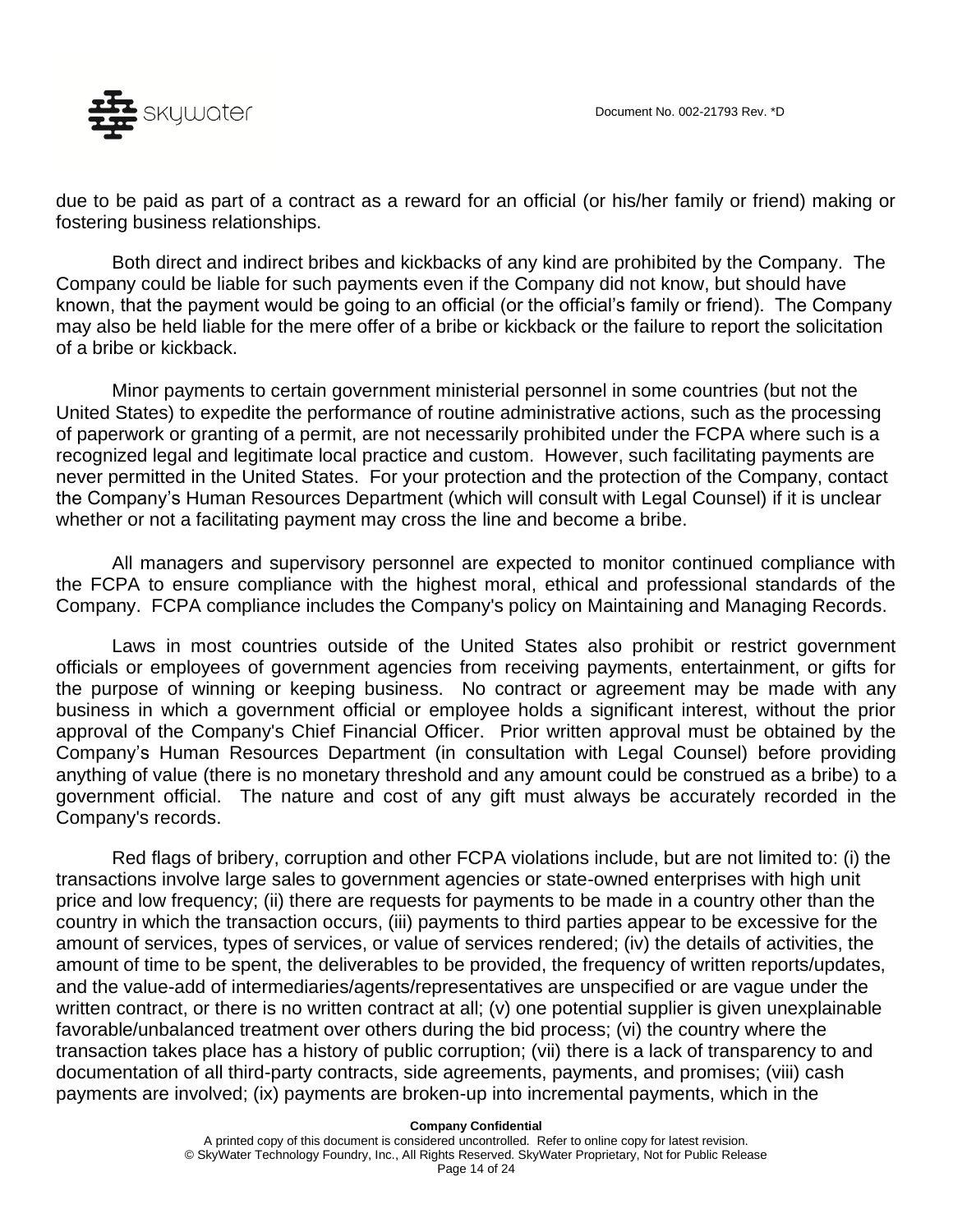

aggregate exceed authority levels or enable the avoidance of disclosure, supporting documentation requirements, controls or scrutiny; (x) unusually high commissions, referral fees, marketing fees, or other such fees are involved; (xi) there are attempts to excuse conduct on the basis that "everyone else does it," or "our competitors do it," or "in-country entities that aren't controlled by a United States company don't have to follow these standards, so we shouldn't have to either."; and (xii) failure to follow Company policies and procedures for approvals of contracts, for screening, due diligence and engagement of or forming relationships with third parties, or for procurement activities.

### **L. Export Controls**

A number of countries maintain controls on the destinations to which products or software may be exported. The U.S. regulations are strict and complex and apply both to exports from the United States and to exports of products from other countries, when those products contain U.S. origin components or technology. Software created in the United States is subject to these regulations even if duplicated and packaged abroad. In some circumstances, an oral presentation containing technical data made to foreign nationals in the United States may constitute a controlled export.

### **IV. RESPONSIBILITIES TO OUR CUSTOMERS AND OUR SUPPLIERS**

### **A. Customer Relationships**

It is critical for you to remember that you represent the Company to the people with whom you are dealing. Act in a manner that creates value for our customers and helps to build a relationship based upon trust. The goodwill the Company has established is one of our most important assets, and you must act to preserve and enhance our reputation.

### **B. Payments or Gifts from Others**

Under no circumstances may you accept any offer, payment, promise to pay, or authorization to pay any money, gift, or anything of value from customers, vendors, consultants, etc. that is perceived as intended to influence any business decision, any act or failure to act, any commitment of fraud, or opportunity for the commission of any fraud. Inexpensive gifts, infrequent business meals, celebratory events and entertainment, provided that they are not excessive or create an appearance of impropriety, do not violate this policy. Gifts given by the Company to suppliers or customers or received from suppliers or customers should always be appropriate to the circumstances and should never be of a kind that could create an appearance of impropriety. The nature and cost of any gift must always be accurately recorded in the Company's records.

### **C. Publications of Other Party's publications**

The Company may subscribe to many publications including newsletters, reference works, online reference services, magazines, books, and other digital and printed works. Copyright law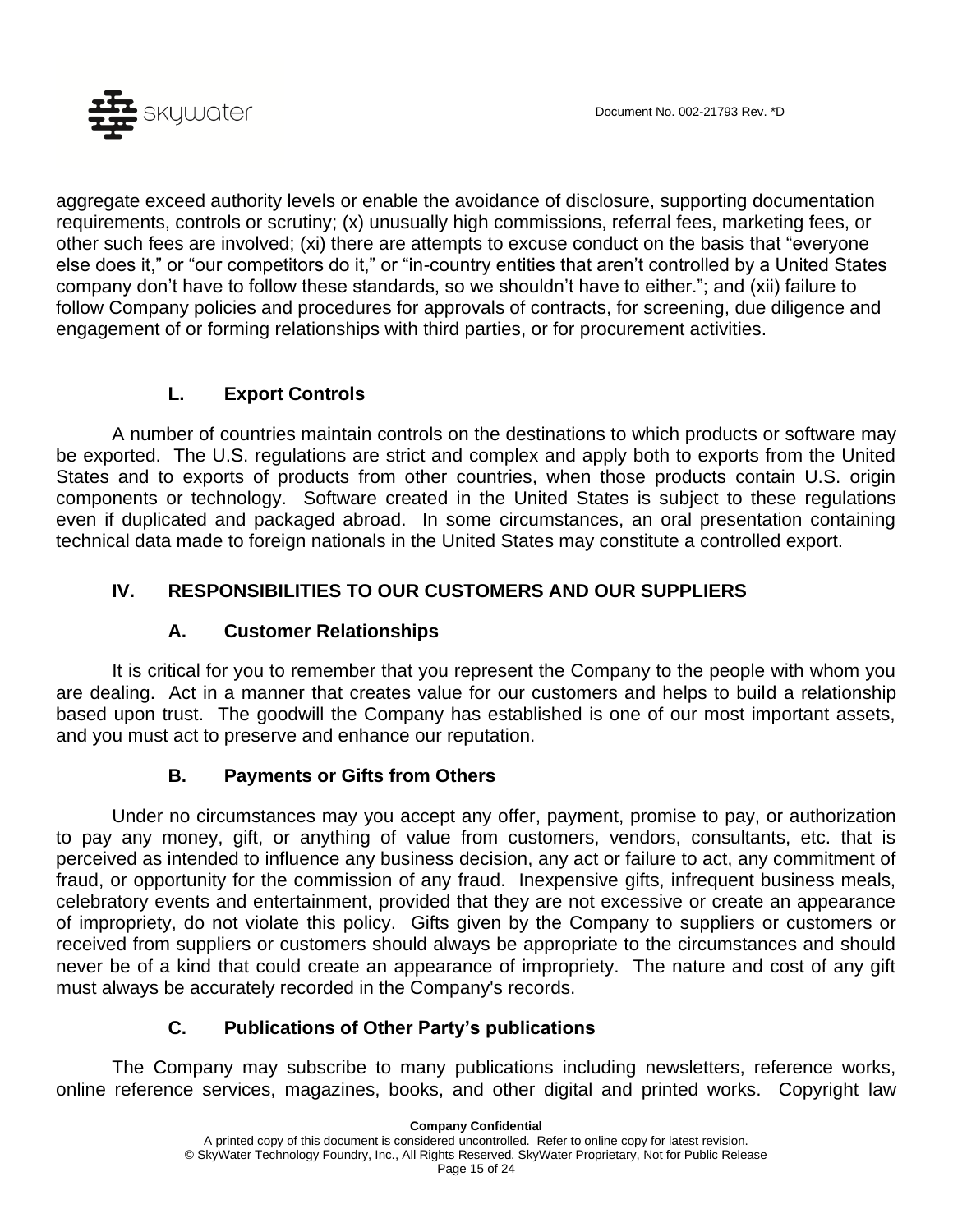

generally protects these works, and their unauthorized copying and distribution constitute copyright infringement. When in doubt about whether you may copy a publication, contact the Human Resources Department (which will consult Legal Counsel)

#### **D. Handling the Confidential Information of Others**

The Company has many kinds of business relationships with many companies and individuals. Sometimes, they will volunteer confidential information about their products or business plans to induce the Company to enter into a business relationship. At other times, we may request that a third party provide confidential information to permit the Company to evaluate a potential business relationship with that party. We handle such confidential information in accordance with our agreements with such third parties.

Any Health information records received from customers and regulatory agencies (e.g. FDA) must be immediately turned in to the Human Resources (HR) department to maintain the confidentiality of these records.

(i) **Appropriate Nondisclosure Agreements**. Confidential information may take many forms such as oral presentation, customer or employee lists, or alpha versions of software.

You should never accept information offered by a third party that is represented as confidential, or which appears to be confidential, unless an appropriate nondisclosure agreement has been signed with the party offering the information. After the nondisclosure agreement has been signed by both parties, you should accept only the information necessary to accomplish the purpose of receiving it, such as a decision on whether to proceed to negotiate a deal. If more detailed or extensive confidential information is offered and it is not necessary, it should be refused.

(ii) **Need to Know**. Once a third party's confidential information has been disclosed to the Company, we have an obligation to abide by the terms of the relevant nondisclosure agreement and to disseminate it only to other Company employees or authorized persons with a need to know the information. You must understand and strictly observe the restrictions on the use and handling of confidential information.

(iii) **Notes and Reports**. When reviewing the confidential information of a third party under a nondisclosure agreement, it is natural to take notes or prepare reports summarizing the results of the review and to draw conclusions about the suitability of a business relationship. Notes or reports should be retained only long enough to complete the evaluation of the potential business relationship. Subsequently, they should be either destroyed or turned over to the Human Resources Department. They should be treated just as any other disclosure of confidential information is treated: marked as confidential and distributed only to Company employees with a need to know.

*\*\*\**

(iv) **Handling the confidential health information**. Any confidential health information contained in records received from customers, regulatory agencies or other external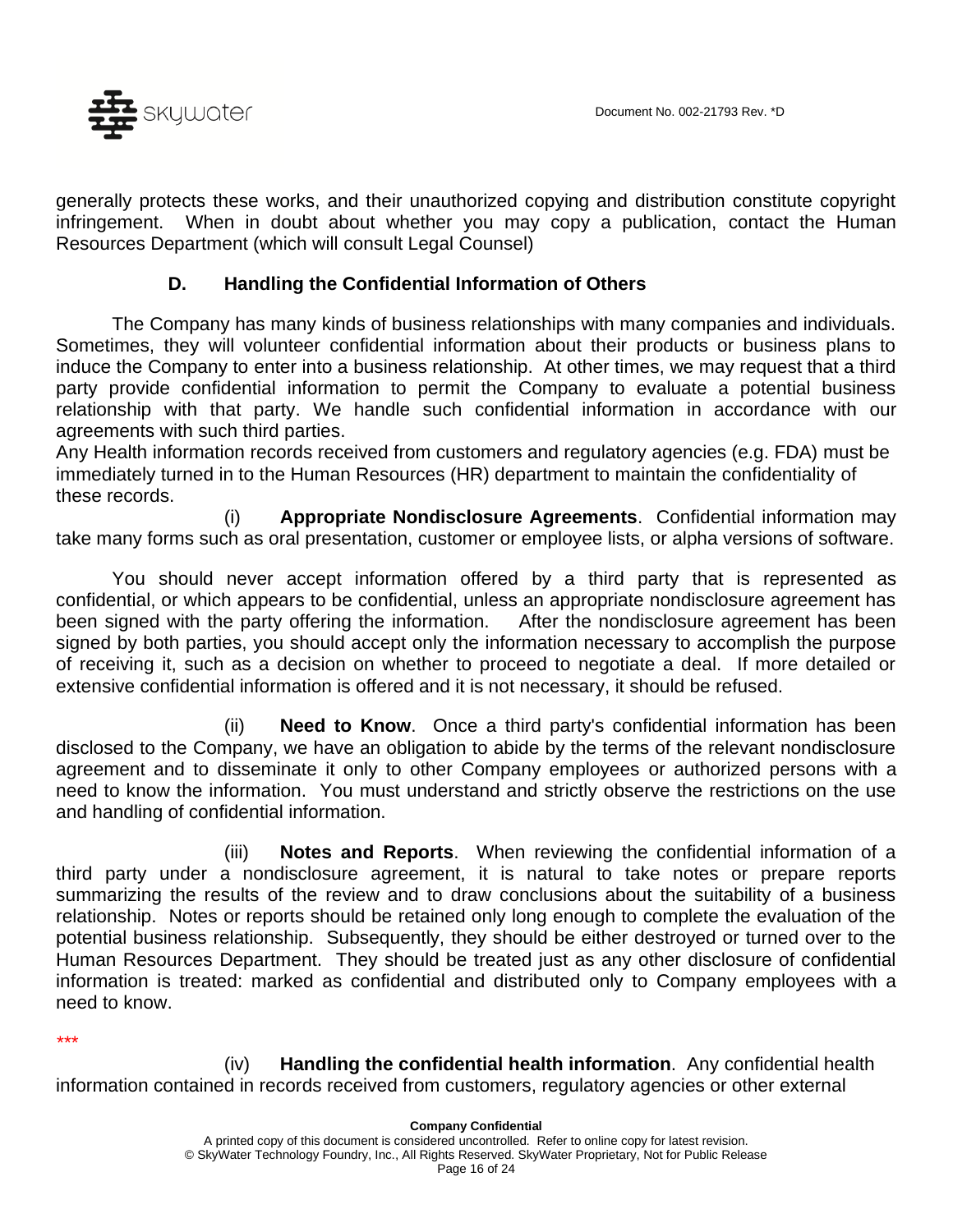

agencies must be immediately turned in to the Human Resources (HR) department without disclosing any of the information to any third person or party.

(v) **Competitive Information**. You should never attempt to obtain a competitor's confidential information by improper means, and you should never contact a competitor regarding their confidential information. While the Company may, and does, employ former employees of competitors, we respect the obligations of those employees not to use or disclose the confidential information of their former employers.

### **E. Selecting Suppliers**

To create an incentive for suppliers to work with the Company, they must be confident that they will be treated lawfully and in an ethical manner. The Company's policy is to select significant suppliers or enter into significant supplier agreements though a **competitive bid process** (where possible). Procurement decisions are to be made with the participation of the Procurement group and in accordance with Company Procurement policies. Under no circumstances should you attempt to coerce suppliers in any way. The confidential information of a supplier is entitled to the same protection as that of any other third party and must not be received before an appropriate nondisclosure agreement has been signed. A supplier's performance should never be discussed with anyone outside the Company. A supplier to the Company is generally free to sell its products or services to any other party, including competitors of the Company unless the products or services have been designed, fabricated, or developed to our specific specifications with restrictions on sales.

### **F. Government Relations**

It is the Company's policy to comply fully with all applicable laws and regulations governing contact and dealings with government employees and public officials, and to adhere to high ethical, moral and legal standards of business conduct. This policy includes strict compliance with all local, state, federal, foreign and other applicable laws, rules and regulations.

#### **G. Lobbying**

Employees, Executives, Officers, Board Members, Advisors, contingent workers and temporary employees, whose work requires lobbying communication with any member or employee of a legislative body or with any government official or employee in the formulation of legislation must have prior written approval of such activity from the Company's President and Chief Financial Officer. Preparation, research, and other background activities that are done in support of lobbying communication are also covered by this policy.

#### **H. Government Contracts**

It is the Company's policy to comply fully with all applicable laws and regulations that apply to government contracting. It is also necessary to strictly adhere to all terms and conditions of any contract with local, state, federal, foreign or other applicable governments.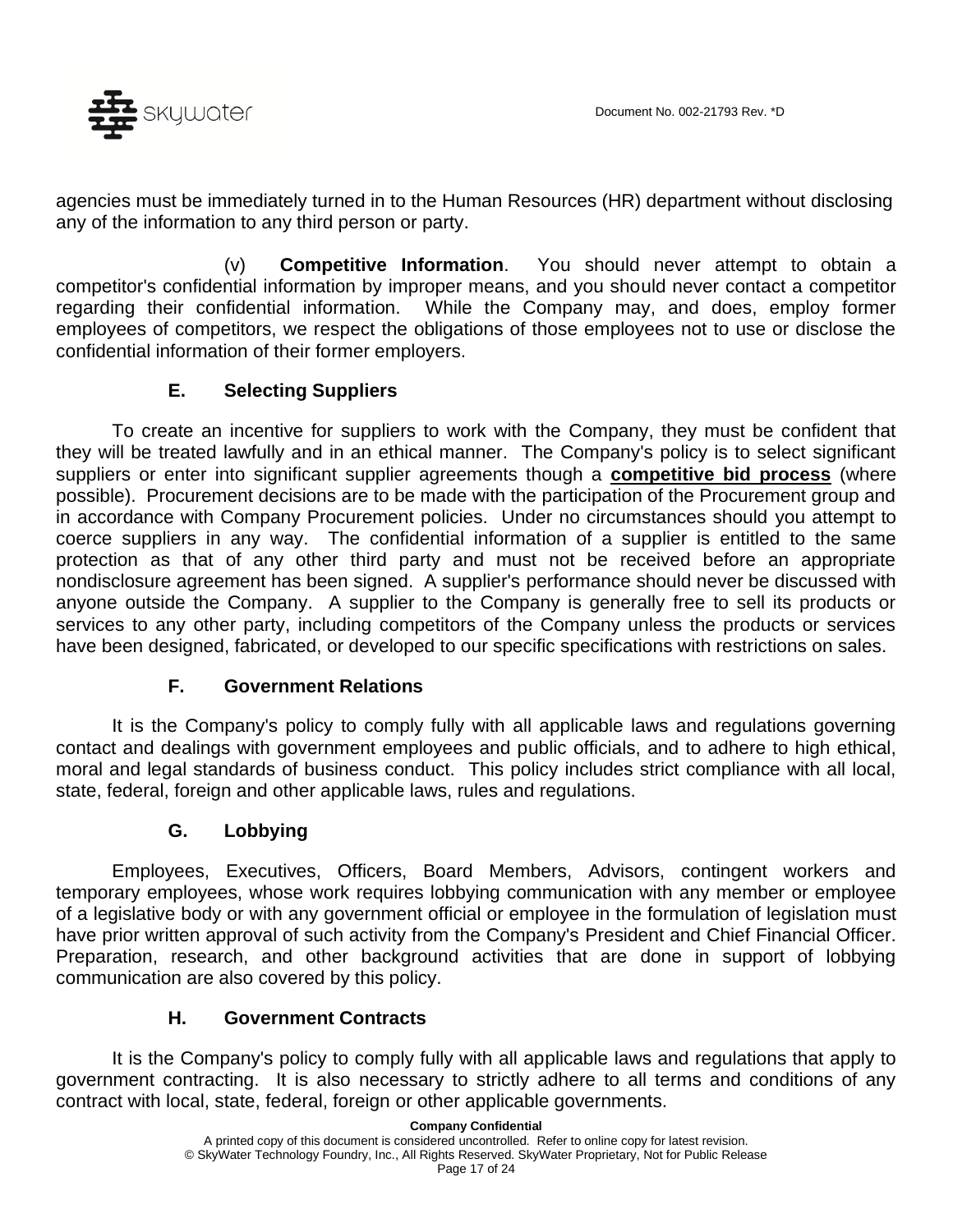

#### **I. Free and Fair Competition**

Most countries have well developed bodies of law designed to encourage and protect free and fair competition. The Company is committed to obeying both the letter and spirit of these laws.

These laws often regulate the Company's relationships with its distributors, resellers, dealers, and customers. Competition laws generally address the following areas: pricing practices (including price discrimination), discounting, terms of sale, credit terms, promotional allowances, secret rebates, exclusive dealerships or distributorships, product bundling, restrictions on carrying competing products, termination, and many other practices.

To deal fairly with customers and to avoid violating competition laws and fair trade practices, you must not (i) make false, unfounded or misleading statements about our competitors' products or services; (ii) make false comparisons of our competitors' products and services with our products and services; (iii) make commitments or promises that your or the Company do not intend to keep; (iv) sell comparable goods on comparable terms at significantly different prices, during the same time periods, in the same volumes, and in the same geographies to customers who compete with one another. If you have any doubt about whether something you plan to do or communicate with respect to any of these areas is proper, you should seek guidance from the Company's Human Resources Department, in consultation with Legal Counsel, before you act.

Competition antitrust laws also restrict companies from taking actions that discourage innovation and competition based on their market power. To avoid abusing market power, we should not, among other things, (i) sell our goods and services at below-cost pricing with the intent of driving competitors out of the market; (ii) make reciprocal deals with customers where we commit to buy their products if they commit to buy ours, unless pre-approved in consultation with Legal Counsel; or (iii) make exclusive dealing (exclusivity) arrangements, without prior approval from the Company's Legal Counsel.

Under certain competition/antitrust laws, we are not allowed to exchange certain information with competitors; it is permissible to obtain information from other legitimate sources, such as publicly available documents, analysts, publications, the Internet, customers, business partners, others in the marketplace, and the government, if done properly. You are free to ask colleagues, customers, and business partners for any information about competitors that they are legally permitted to share. However, you should not ask for or encourage them to share any information that would violate a non-disclosure agreement or put them at risk of violating confidentiality duties that they owe to another. You should never induce or attempt to induce someone (such as a former employee of a competitor) to breach confidentiality duties that he/she owes to others. Furthermore, you must not engage in any illegal or illicit activity to obtain competitive information, such as theft, trespassing, eavesdropping, wiretapping, computer hacking, invasion of privacy, bribery, misrepresentation, coercion, espionage or threats.

**Company Confidential** Competition laws also strictly govern relationships between the Company and its competitors. As a general rule, contacts with competitors should be limited and should always avoid subjects such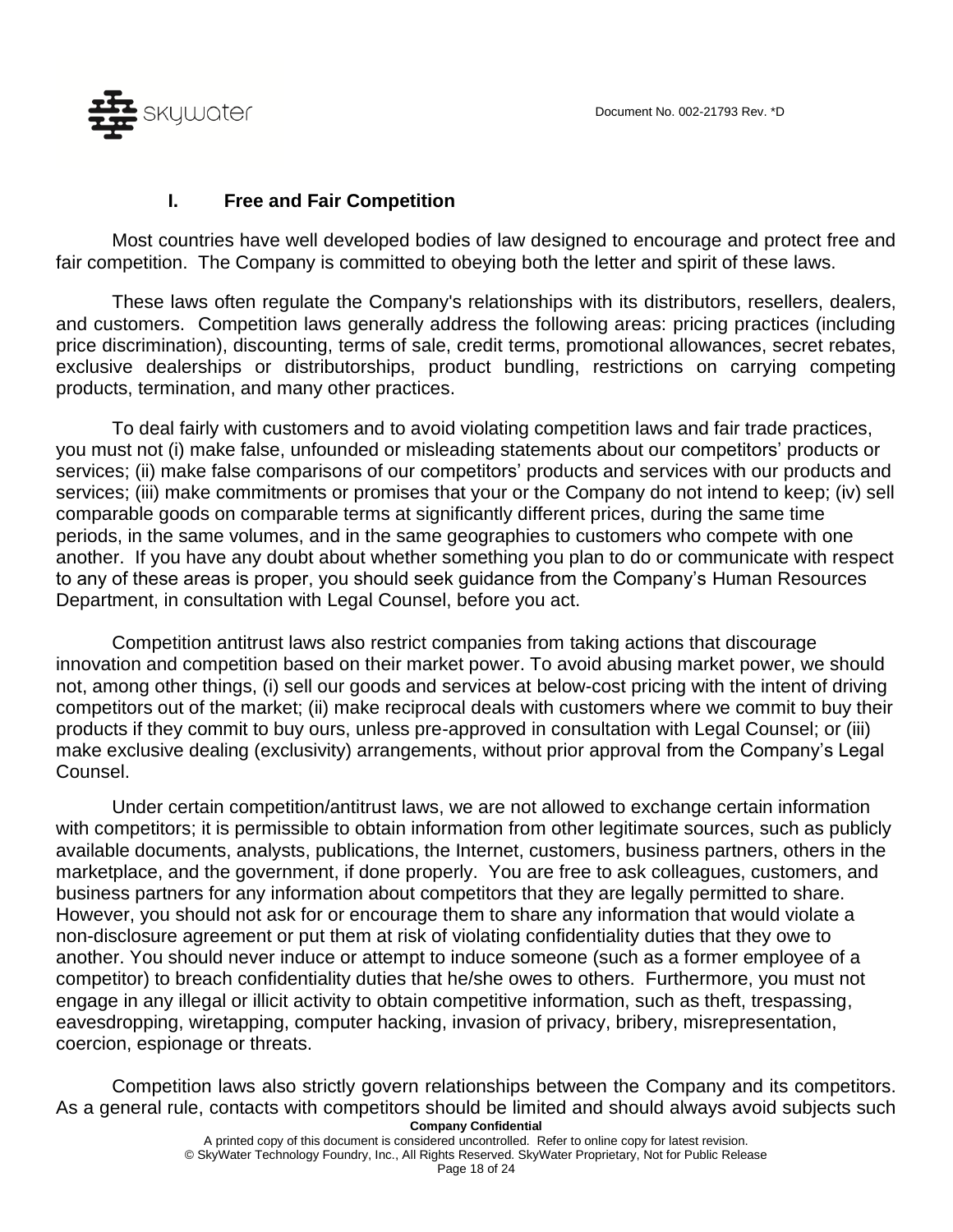

as prices or other terms and conditions of sale, customers, and suppliers. Employees, agents or contractors of the Company may not knowingly make false or misleading statements regarding its competitors or the products of its competitors, customers or suppliers. Participating with competitors in a trade association or in a standards creation body is acceptable when the association has been properly established, has a legitimate purpose, and has limited its activities to that purpose.

United States antitrust laws apply to conduct that occurs outside the United States if that conduct has a direct, substantial and reasonable foreseeable effect on commerce within the United States. Moreover, the European Union and many foreign countries both within and outside the European Union enforce competition laws as well. Although foreign competition laws are generally similar to United States antitrust laws, they can be more restrictive. Accordingly, if you transact Company business in foreign countries, you must comply with the laws of the relevant countries in addition to United States antitrust laws where applicable. Similarly, the antitrust laws of the United States apply to all foreign entities doing business in the United States.

You shall not, at any time or under any circumstances enter into an agreement or understanding, written or oral, express or implied, with any competitor concerning prices, discounts, other terms or conditions of sale, profits or profit margins, costs, allocation of product or geographic markets, allocation of customers, limitations on production, boycotts of customers or suppliers, or bids or the intent to bid or even discuss or exchange information on these subjects. If any of these topics arise when communicating with a competitor, such as at an industry trade association meeting, you should stop the conversation immediately and report it to the Company's Human Resources Department or Chief Financial Officer. In some cases, legitimate joint ventures with competitors may permit exceptions to these rules as may bona fide purchases from or sales to competitors on noncompetitive products, but the Company's Chief Financial Officer must review all such proposed ventures in advance. These prohibitions are absolute and strict observance is required. Collusion among competitors is illegal, and the consequences of a violation are severe. Under U.S. antiboycott legislation, the Company is required to report the receipt of any request to participate in an international boycott. Requests are often found in letters of credit, shipping instructions, certificates of origin and other contract-related documents. The receipt of a boycott request must be reported immediately to the Company's Chief Financial Officer.

Application of these laws, known as "antitrust," "competition," "consumer protection,' or "unfair competition", can be complex. As such, it is important to involve the Human Resources Department and Chief Financial Officer early on when questionable situations arise.

### **J. Participation in Standards-Setting Organizations**

The Company, through designated employee representatives, may participate in a number of industry organizations that are responsible for setting standards relating to semiconductor design and/or manufacturing. Employees must obtain the consent of management before attending any meetings of standards-setting organizations on behalf of the Company. Employees who attend such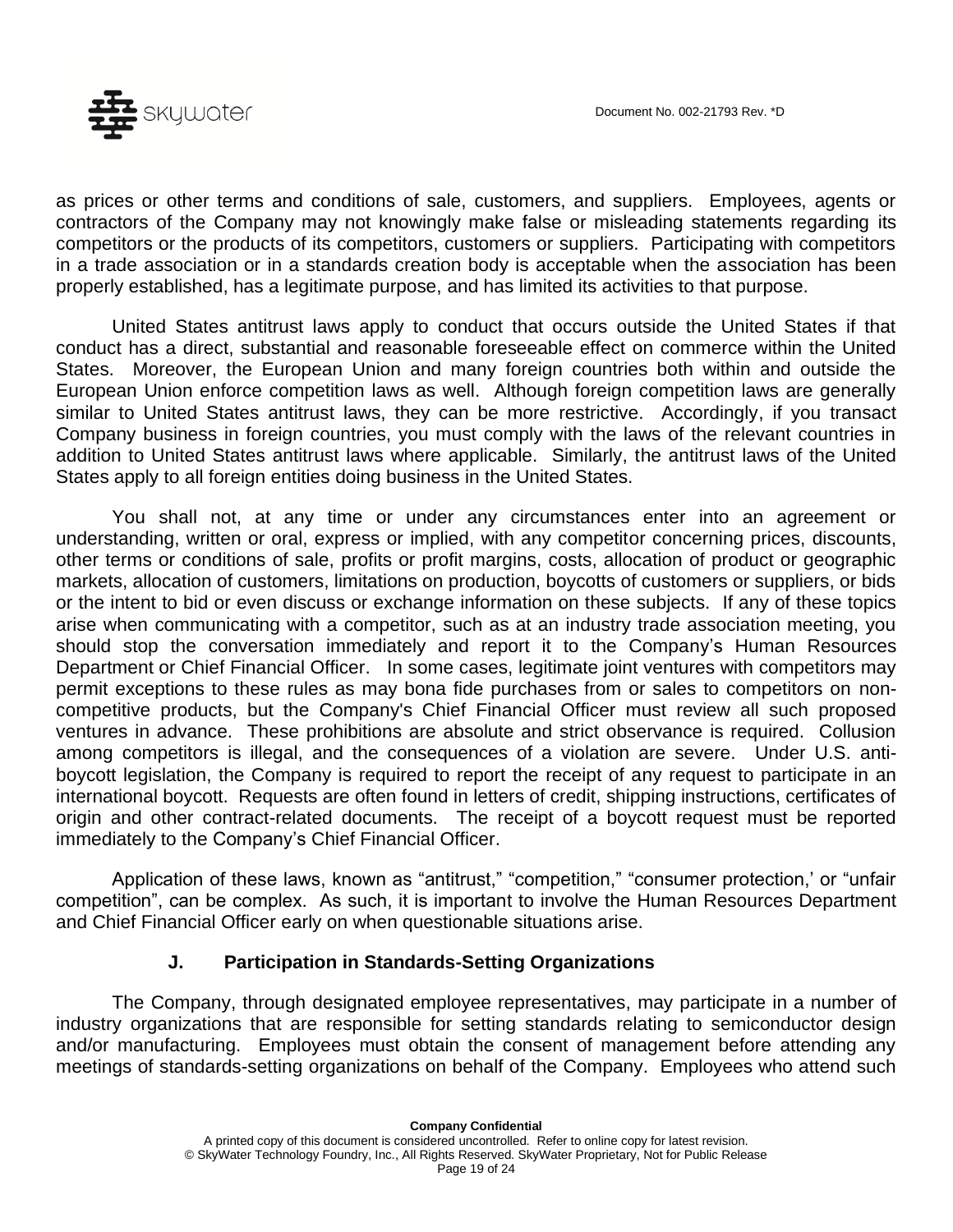

meetings must comply with the policies of the organization as well as state and federal laws, including patent disclosure and antitrust policies and regulations.

#### **K. Industrial Espionage**

It is the Company's policy to lawfully compete in the marketplace. This commitment to fairness includes respecting the rights of our competitors and abiding by all applicable laws in the course of competing. You may not steal or unlawfully use the information, material, products, intellectual property, or proprietary or confidential information of anyone including suppliers, customers, business partners or competitors.

#### **L. Fair Dealing**

You should endeavor to deal fairly with the Company's customers, suppliers, competitors and employees. You should not take unfair advantage of anyone through manipulation, concealment, abuse of privileged information, misrepresentation of material facts or any other unfair-dealing practice.

### **M. Accepting Gifts and Business Courtesies**

You may accept an occasional, unsolicited gift or business courtesy (i.e. meals or entertainment) from actual or potential customers, suppliers, or other business partners provided they are reasonable, modest in nature, nominal in value, provided openly and legally, and are not given to influence a business decision. The acceptance of any gift or business courtesy should not impose a sense of obligation or create an expectation that another party will benefit from or receive anything in return. In no situation are you allowed to solicit gifts or business courtesies, either directly or indirectly. If you are offered a gift or business courtesy that a reasonable person would deem to be unreasonable or exceeding a definition of modest in nature or nominal in value, you should either not accept the gift or business courtesy, or seek additional guidance from Human Resources.

In addition to the above general guidance, you may never, under any circumstances:

- accept or offer a gift or business courtesy if it would violate any law, regulation, agreement or reasonable custom of the marketplace;
- accept a gift or business courtesy if it is intended to or could appear to improperly influence the employee;
- accept any gift of cash or cash equivalent, such as a loan, stock, stock options, gift certificates, other than gift certificates for a specifically identified item;
- accept finder's fees, referral fees or other incentive payments or perquisites from third parties to whom the Company may refer business;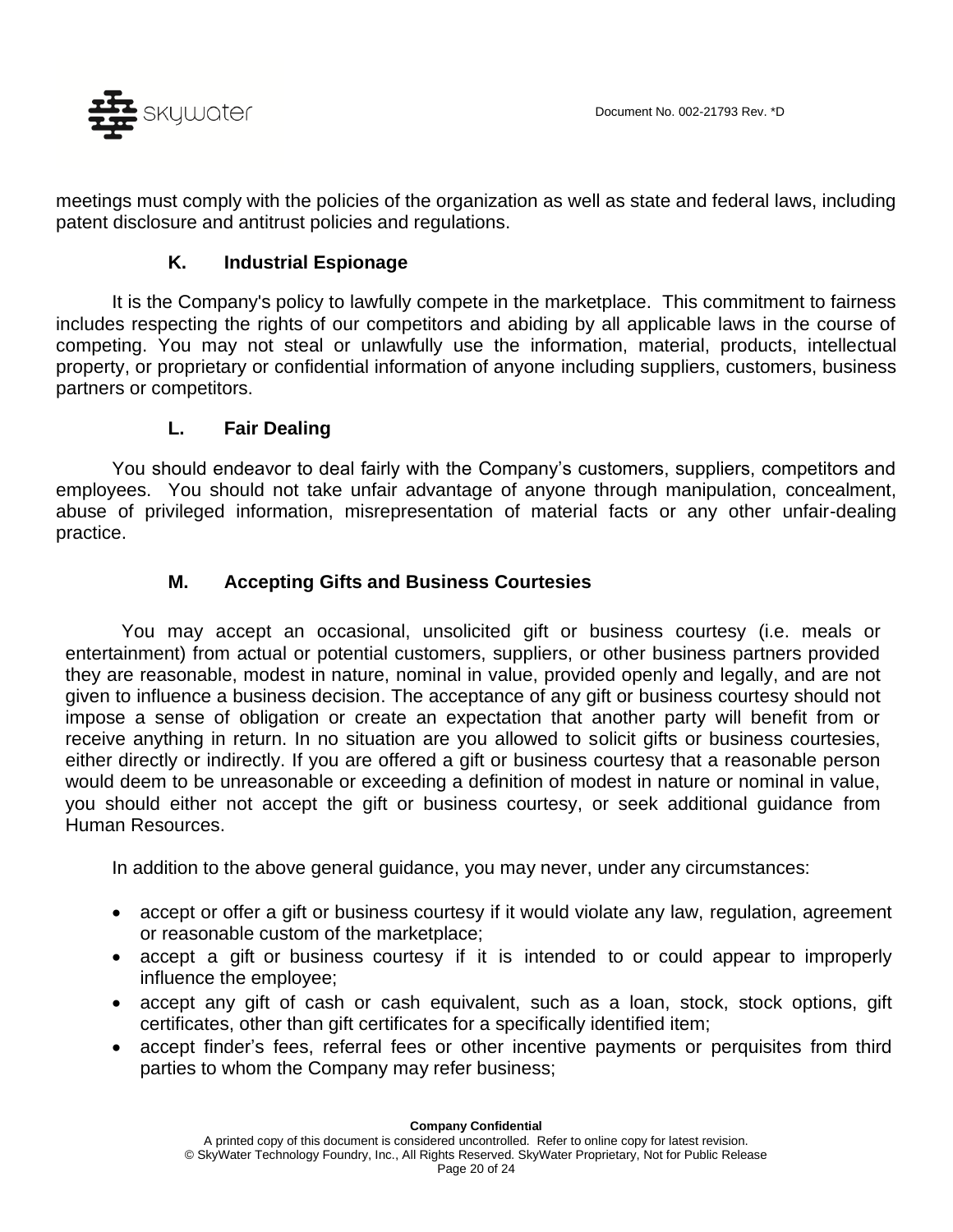

- accept discounted products or services for personal gain in exchange for providing special treatment or consideration to a vendor, supplier, customer or business partner; or
- engage in bartering (trading Company owned property for goods and/or services) or any associated practices.

If you are offered or receive a gift or business courtesy exceeding the guidelines above:

- If feasible, refuse or return the gift as graciously as possible.
- If not feasible to return the gift, graciously accept the gift but then turn the gift over to Human Resources. The gift will then be either raffled off to all employees with the proceeds from the raffle [donated to a Company](http://humanresources.about.com/od/involvementteams/qt/corporate_philanthropy.htm) approved charity; or the gift will be donated to a Company approved charity.
- If the gift is not something that can be turned in (e.g., you are taken to an expensive dinner), promptly disclose the gift or entertainment to the Human Resources Department.

#### **N. Providing Gifts and Business Courtesies**

Providing modest promotional gifts or business courtesies may promote goodwill and serve legitimate promotional purposes. However, under certain circumstances, offering gifts or business courtesies to customers and business partners could violate either the law or the company policy of the recipient. Additionally, you may not provide gifts or business courtesies to any employee of any government agency, entity or state owned commercial entity without first consulting the Human Resources Department or Chief Financial Officer.

Where permitted by law and not in violation of the recipient's company policy, gifts and business courtesies may be provided by Company employees to third parties consistent with the following standards:

#### Providing Gifts and Business Courtesies

- You should limit gift giving and business courtesies to promotional items that are modest in nature and of nominal value. Ordinarily, this means that the gift will bear a Company logo.
- You should not provide gifts or business courtesies to the same recipient on a repeated and regular basis.
- You may not offer any gifts or business courtesies with any expectation of obtaining improper influence, receiving anything in return, or creating an express or implied obligation or incentive to conduct business.
- You may only provide gifts or business courtesies in an open and transparent manner and not under any circumstances in which the gift giving or business courtesy is or needs to be concealed.
- You may not use their own funds or resources to pay for favors, gifts or business courtesies for a vendor, supplier, customer or business partner.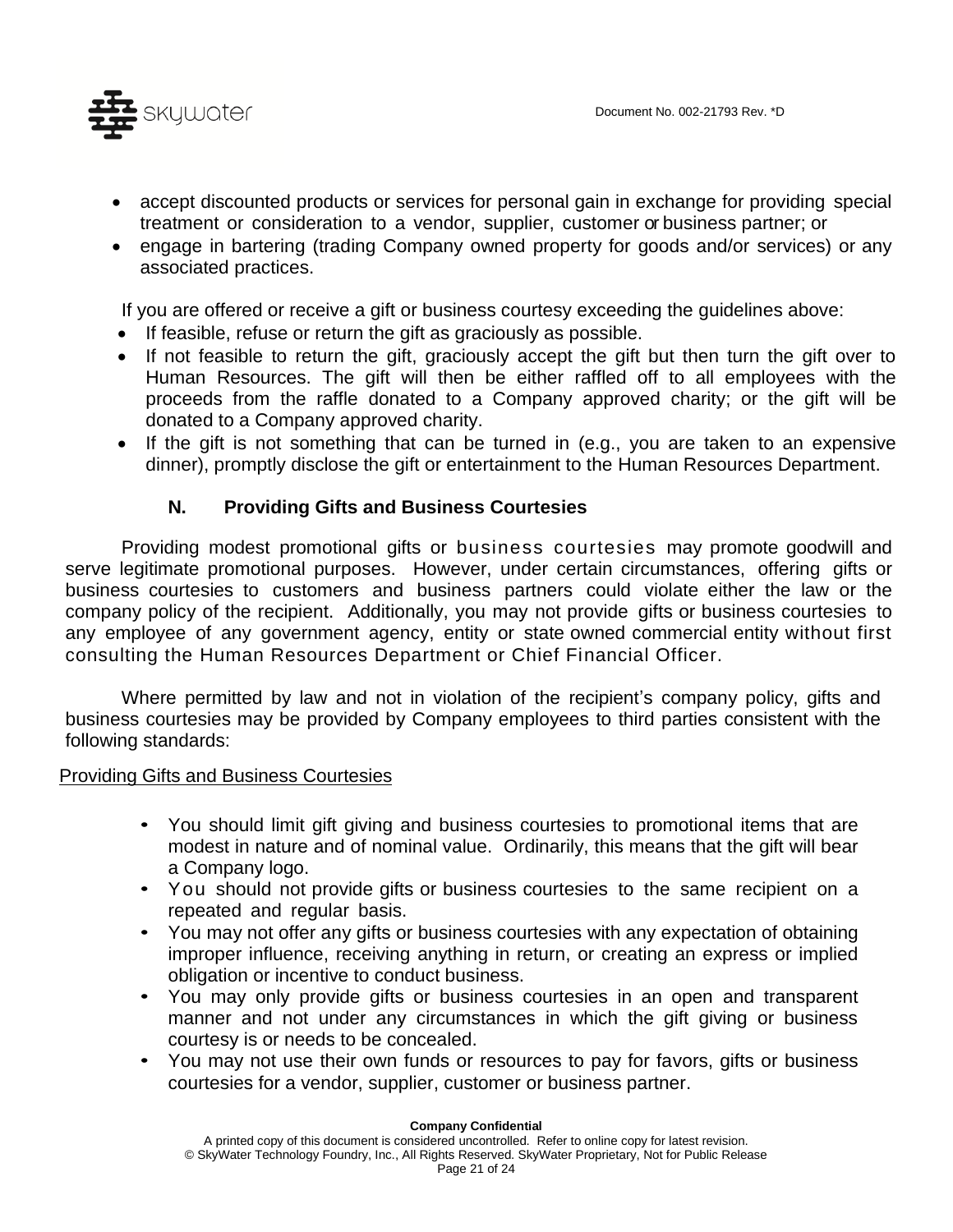

Any exceptions to the gift-giving and business courtesy guidance set forth above should be discussed in advance, or as promptly as possible after a gift or business courtesy is given, with the Human Resources Department or Chief Financial Officer.

#### **V. WAIVERS**

Any waiver of any provision of this Code for a member of the Company's Board of Directors or an Executive Officer must be approved in writing by the Company's Board of Directors. Any waiver of any provision of this Code with respect any other employee, Advisors contingent worker or temporary employee must be approved in writing by the Company's Chief Financial Officer or President

#### **VI. DISCIPLINARY ACTIONS**

The matters covered in this Code of Business Conduct and Ethics are essential to the Company's ability to conduct its business in accordance with its stated values. We expect you to adhere to these rules in carrying out your duties for the Company.

The Company will take appropriate action if you are found to violate these policies or any other policies of the Company. Disciplinary actions may include immediate termination of employment or business relationship at the Company's sole discretion. Where the Company has suffered a loss, it may pursue its remedies against the individuals or entities responsible. Where laws have been violated, the Company will cooperate fully with the appropriate authorities.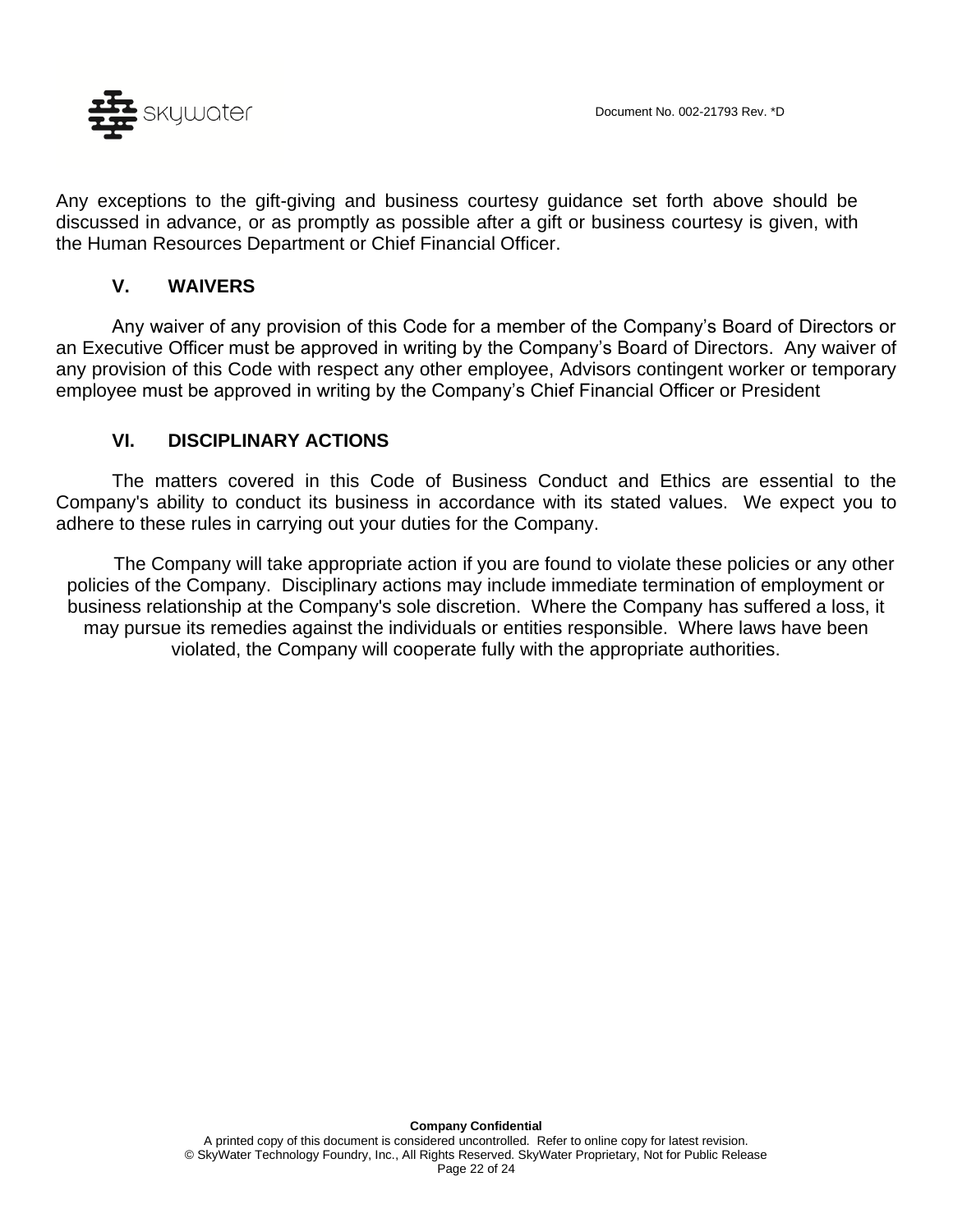Document No. 002-21793 Rev. \*D



### **Appendix 2**

## **SkyWater Technology Foundry, Inc. CODE OF BUSINESS CONDUCT AND ETHICS ACKNOWLEDGEMENT**

I constructed a contract a contract a contract a contract a contract of the contract of the contract of the contract of the contract of the contract of the contract of the contract of the contract of the contract of the co understand and will adhere to the SkyWater Code of Business Conduct and Ethics.

Signature: \_\_\_\_\_\_\_\_\_\_\_\_\_\_\_\_\_\_\_\_\_\_\_\_\_\_\_\_\_\_\_\_

Date: \_\_\_\_\_\_\_\_\_\_\_\_\_\_\_\_\_\_\_\_\_\_\_\_\_\_\_\_\_\_\_\_\_\_\_\_